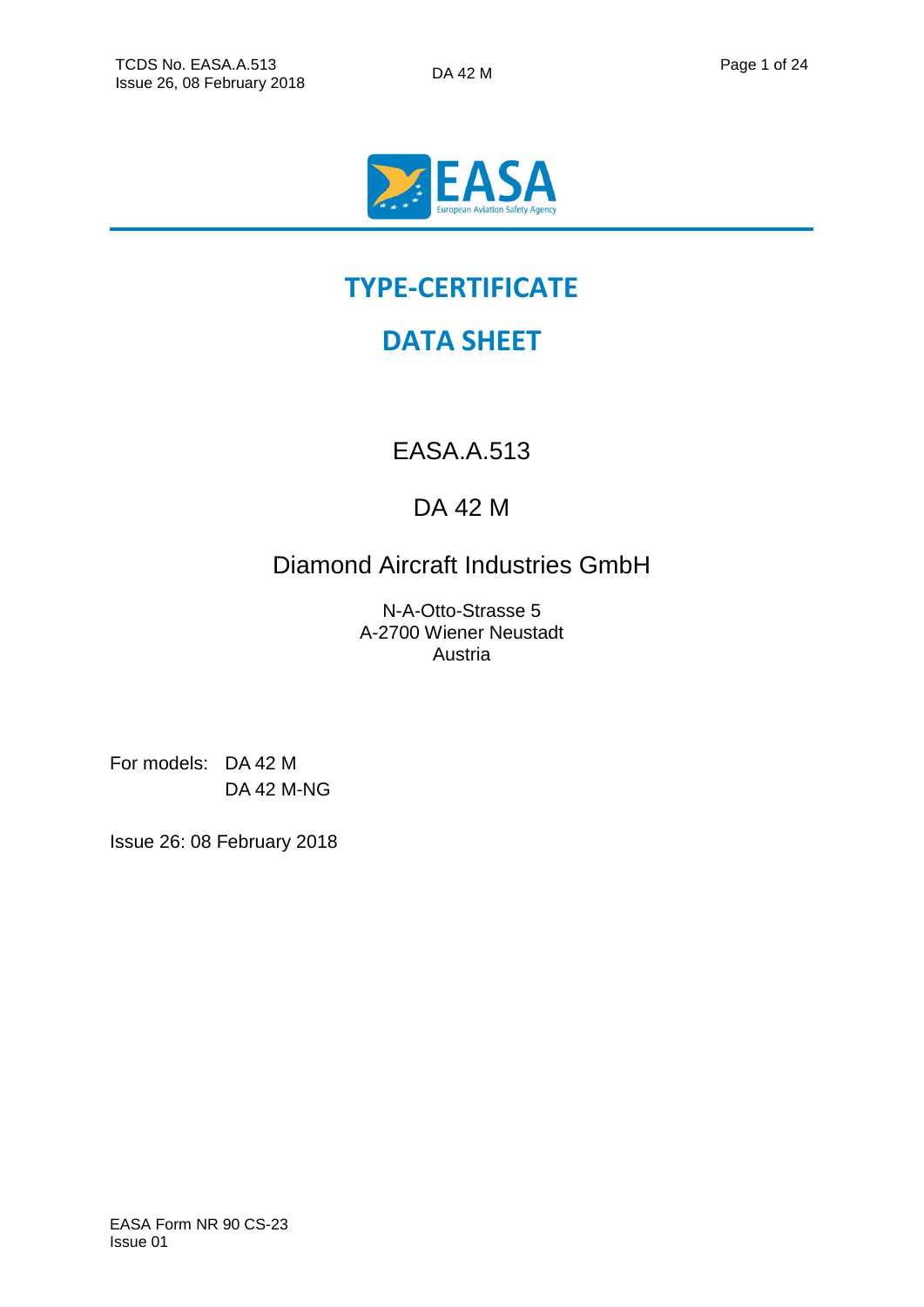# **CONTENT**

## **SECTION A: DA 42 M**

- A.I. General
- A.II. Certification Basis
- A.III. Technical Characteristics and Operational Limitations
- A.IV. Operating and Service Instructions
- A.V. Notes

## **SECTION B: DA 42 M-NG**

- B.I. General
- B.II. Certification Basis
- B.III. Technical Characteristics and Operational Limitations
- B.IV. Operating and Service Instructions
- B.V. Notes

## **ADMINISTRATIVE SECTION**

- I. Acronyms
- II. Type Certificate Holder Record
- III. Change Record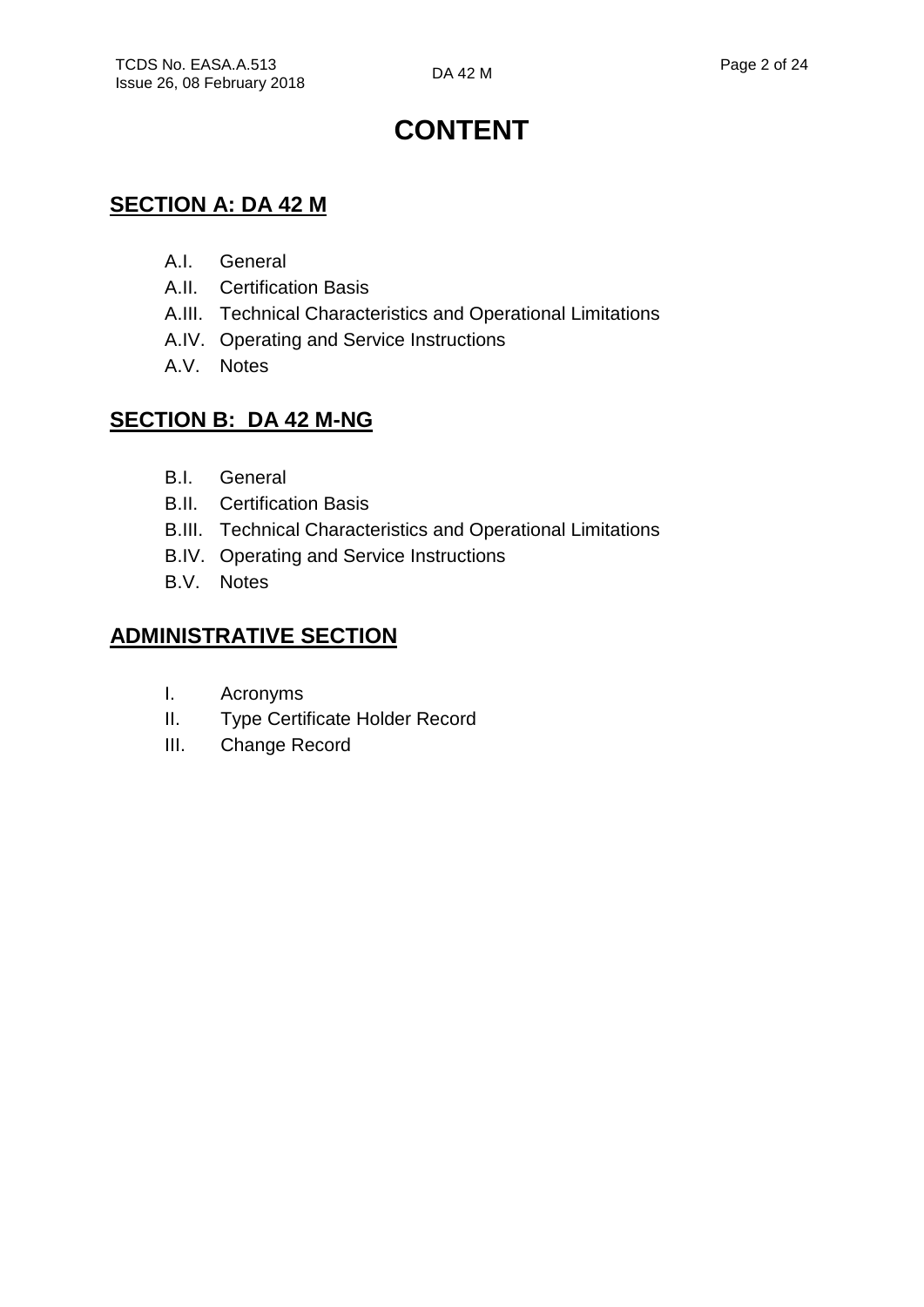## **SECTION A: DA 42 M**

#### **A.I. General**

|    | 1. Data Sheet No.:                      | <b>EASA A.513</b>                                                                                |  |  |
|----|-----------------------------------------|--------------------------------------------------------------------------------------------------|--|--|
|    | 2. a) Type:<br>b) Model:<br>c) Variant: | DA 42 M<br>DA 42 M                                                                               |  |  |
|    | 3. Airworthiness Category:              | Restricted                                                                                       |  |  |
|    | 4. Type Certificate Holder:             | DIAMOND AIRCRAFT INDUSTRIES GMBH<br>N.A. OTTO-STR. 5<br>A-2700 WIENER NEUSTADT<br><b>AUSTRIA</b> |  |  |
|    | 5. Manufacturer:                        | DIAMOND AIRCRAFT INDUSTRIES GMBH<br>N.A. OTTO-STR. 5<br>A-2700 WIENER NEUSTADT<br><b>AUSTRIA</b> |  |  |
|    | 6. Certification Application<br>Date:   | 01-Jun-2006                                                                                      |  |  |
|    | 7. (Reserved)                           | N/A                                                                                              |  |  |
| 8. | (Reserved)                              | N/A                                                                                              |  |  |

#### **A.II. EASA Certification Basis**

|    | 1. Reference Date for<br>determining the applicable<br>requirements: | 02-Apr-2002     |                                                                                                               |
|----|----------------------------------------------------------------------|-----------------|---------------------------------------------------------------------------------------------------------------|
|    |                                                                      |                 | 2. Airworthiness Requirements: JAR-23, Amendment 1, issued 01-Feb-2001<br>JAR-1, Change 5, issued 15-Jul-1996 |
| 3. | <b>Special Conditions:</b>                                           |                 | CRI D-02 Variable Elevator Stop                                                                               |
|    |                                                                      | <b>CRI E-02</b> | Use of Jet Fuel for Reciprocating<br>Engines                                                                  |
|    |                                                                      | <b>CRI E-03</b> | Use of Diesel Fuel for Reciprocating<br>Engines                                                               |
|    |                                                                      | <b>CRI E-06</b> | <b>Engine Vibration Level</b>                                                                                 |
|    |                                                                      | <b>CRI E-07</b> | <b>Engine Torque</b>                                                                                          |
|    |                                                                      | CRIF-01         | Protection from the Effects of HIRF                                                                           |
|    |                                                                      | <b>CRIF-03</b>  | Protection from the Effects of Lightning<br><b>Strikes, Indirect Effects</b>                                  |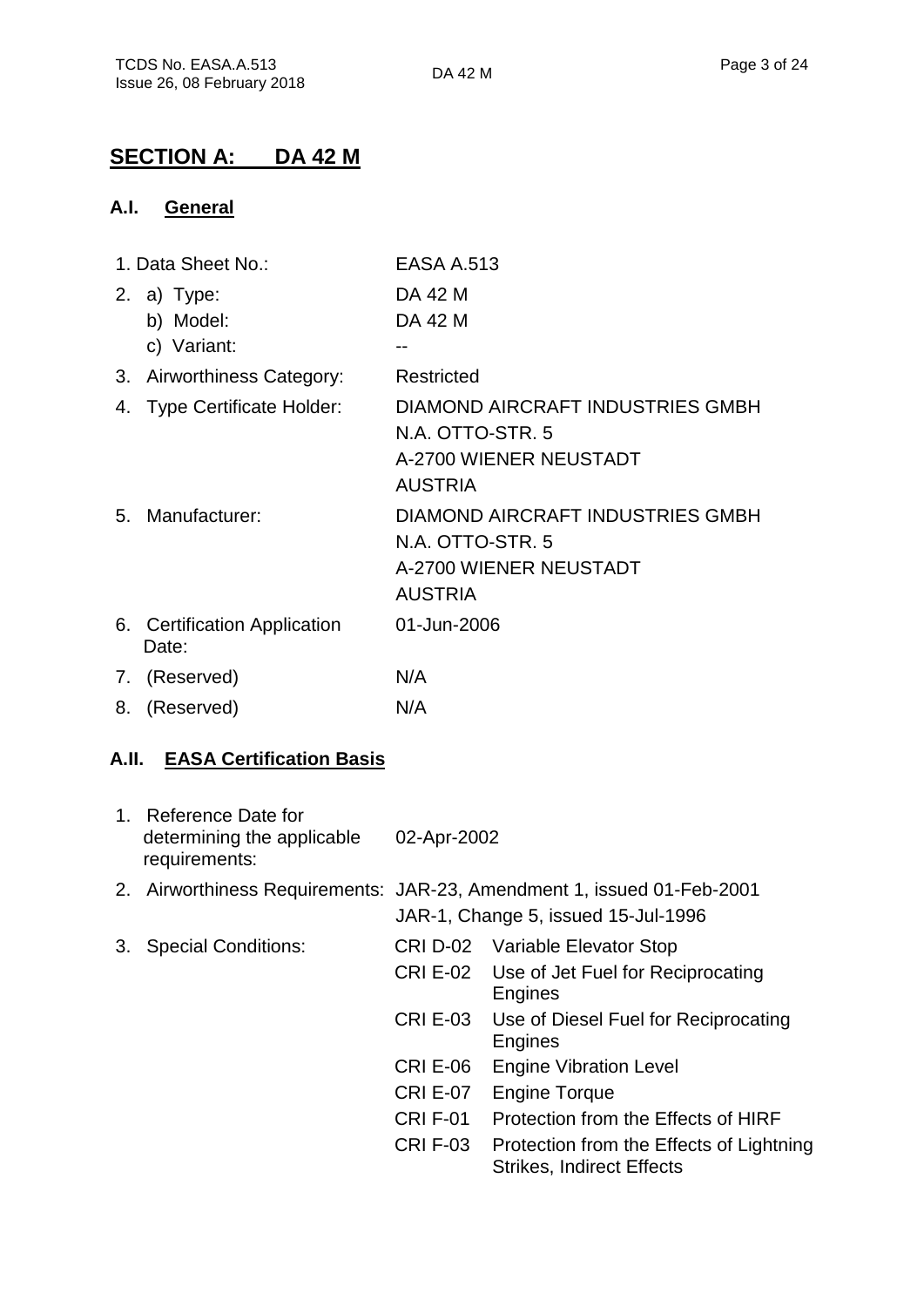| TCDS No. EASA.A.513<br>Issue 26, 08 February 2018 |                                    | DA 42 M         | Page 4 of 24                                                    |
|---------------------------------------------------|------------------------------------|-----------------|-----------------------------------------------------------------|
|                                                   |                                    | <b>CRI F-07</b> | Human Factors in Integrated Avionic<br>System                   |
|                                                   |                                    | <b>CRIF-08</b>  | <b>Equipment Qualification for Mission</b><br>Equipment         |
|                                                   |                                    | <b>CRIF-09</b>  | <b>Safety Provisions for Mission</b><br>Equipment               |
| 3.                                                | Exemptions:                        | N/A             |                                                                 |
| 4.                                                | Deviations:                        | N/A             |                                                                 |
| 5.                                                | <b>Equivalent Safety Findings:</b> | <b>CRI D-01</b> | <b>Single Lever Power Control</b>                               |
|                                                   |                                    | <b>CRI E-04</b> | Liquid Cooling - Coolant Tank                                   |
|                                                   |                                    | <b>CRI E-05</b> | <b>Electronically-controlled Reciprocating</b><br>Diesel Engine |
|                                                   |                                    | <b>CRI E-08</b> | Fuel System - Hot Fuel Temperature                              |
|                                                   |                                    | <b>CRI F-04</b> | Power plant Instruments                                         |
|                                                   |                                    | <b>CRI B-03</b> | <b>Stall Speed in Icing Conditions</b>                          |
|                                                   |                                    | <b>CRI F-10</b> | <b>Automatic Electric Load Shedding</b>                         |
| 6.                                                | Requirements elected to<br>comply: | (CS23/5)        | With OAM 42-324 installed: CS 23.2270 (a)-(d),                  |
| 7.                                                | <b>Environmental Standards:</b>    | Chapter 10      | CS 36, ICAO, Annex 16, Volume 1, Fourth Edition,                |
| 8.                                                | (Reserved)                         | N/A             |                                                                 |
| 9.                                                | (Reserved)                         | N/A             |                                                                 |

## **A.III. Technical Characteristics and Operational Limitations**

| 1. |              | Type Design Definition: | Current issue of Doc. No. 7.07.00, Chapter V002/7                                                                               |                     |              |  |  |
|----|--------------|-------------------------|---------------------------------------------------------------------------------------------------------------------------------|---------------------|--------------|--|--|
| 2. | Description: |                         | Twin engine, four-seated cantilever low wing airplane,<br>composite construction, retractable tricycle landing<br>gear, T-tail. |                     |              |  |  |
|    |              |                         | The airplane is equipped with provisions for installation<br>of various mission equipment.                                      |                     |              |  |  |
| 3. | Equipment:   |                         | Equipment list, AFM, Doc. No. 7.01.05 or 7.01.06,<br>Section 6, and AFM Supplement M00 See Note 7                               |                     |              |  |  |
| 4. |              | Dimensions:             | Span                                                                                                                            | $13.42 \text{ m}$   | (44 ft 0 in) |  |  |
|    |              |                         | Length                                                                                                                          | 8.56 m              | (28 ft 1 in) |  |  |
|    |              |                         | Height                                                                                                                          | 2.49 <sub>m</sub>   | (8 ft 2 in)  |  |  |
|    |              |                         | Wing Area                                                                                                                       | $16.29 \text{ m}^2$ | (175.3 sqft) |  |  |
| 5. | Engine:      |                         |                                                                                                                                 |                     |              |  |  |
|    | 5.1.1        | Model:                  | 2 Technify Motors GmbH (formerly Thielert)<br>TAE-125-02-99 or TAE 125-02-114, see Note 3                                       |                     |              |  |  |
|    |              | 5.1.2 Type Certificate: | <b>EASA Engine Type Certificate Data Sheet E.055</b>                                                                            |                     |              |  |  |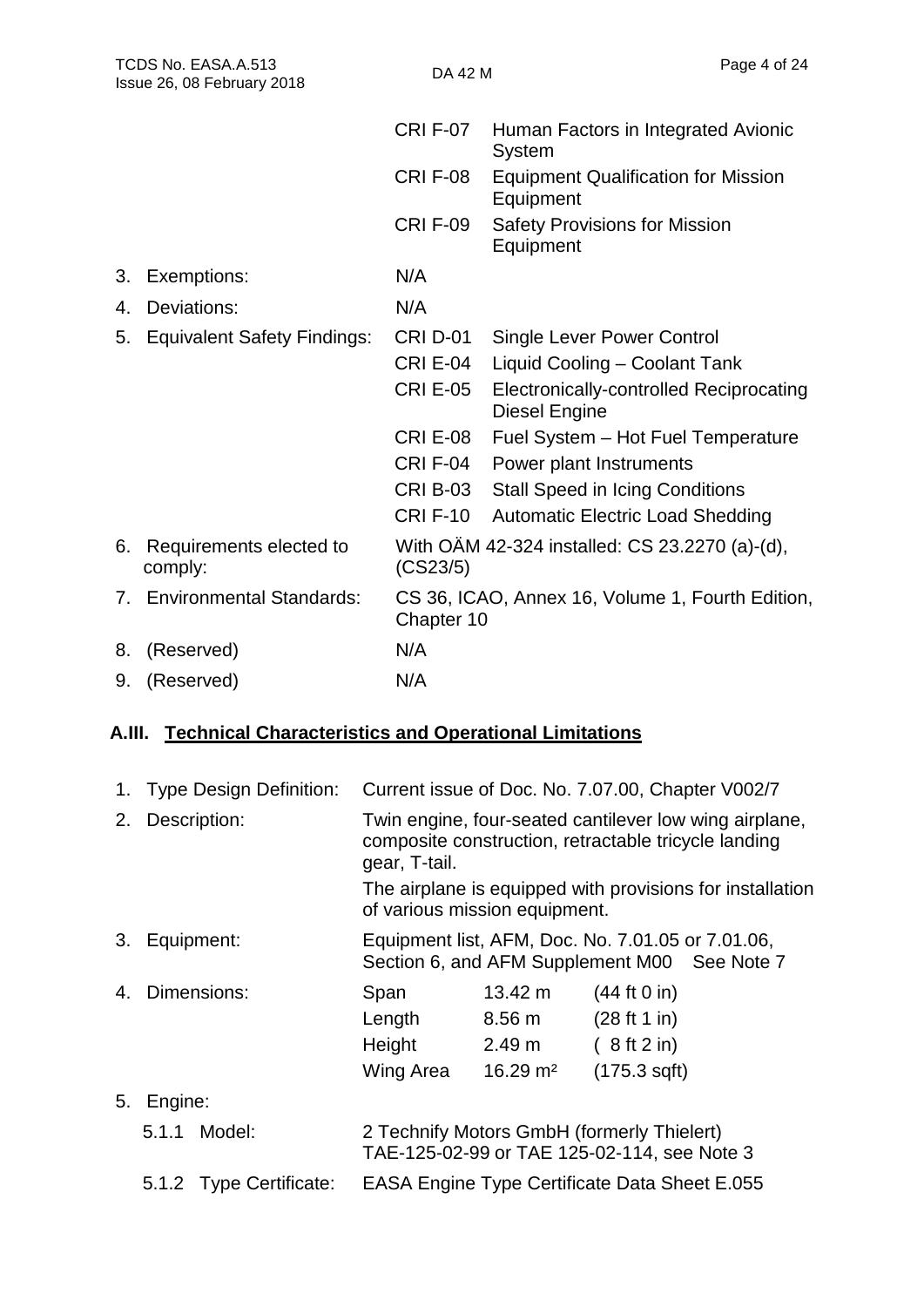| TCDS No. EASA.A.513<br>Issue 26, 08 February 2018 |            | DA 42 M                      |        |                                                                                                                                             | Page 5 of 24      |                            |                                                                                                |                                                         |
|---------------------------------------------------|------------|------------------------------|--------|---------------------------------------------------------------------------------------------------------------------------------------------|-------------------|----------------------------|------------------------------------------------------------------------------------------------|---------------------------------------------------------|
|                                                   |            | 5.1.3 Limitations:           |        | Max take-off rotational speed 2300 r.p.m.<br>Max continuous rotational speed 2300 r.p.m<br>(Propeller shaft r.p.m)<br>or 7.01.06, Section 2 |                   |                            |                                                                                                | For power-plants limits refer to AFM, Doc. No. 7.01.05  |
|                                                   |            | 6. Load factors:             |        |                                                                                                                                             | at v <sub>A</sub> |                            | at V <sub>NE</sub>                                                                             | with flaps in T/O<br>or LDG position                    |
|                                                   |            |                              |        | Positive:<br>Negative                                                                                                                       | 3.8<br>$-1.52$    |                            | 3.8<br>0                                                                                       | 2.0                                                     |
|                                                   |            | 7. Propeller:                |        |                                                                                                                                             |                   |                            |                                                                                                |                                                         |
|                                                   | 7.1        | Model:                       |        | 2 MT-Propeller MTV-6-A-C-F/CF187-129                                                                                                        |                   |                            |                                                                                                |                                                         |
|                                                   |            | 7.2 Type Certificate:        |        |                                                                                                                                             |                   |                            |                                                                                                | <b>EASA Propeller Type Certificate Data Sheet P.094</b> |
|                                                   |            | 7.3 Number of blades:        |        | 3                                                                                                                                           |                   |                            |                                                                                                |                                                         |
|                                                   |            | 7.4 Diameter:                |        | 1870 mm                                                                                                                                     |                   |                            |                                                                                                |                                                         |
|                                                   |            | 7.5 Sense of Rotation:       |        | <b>CW</b>                                                                                                                                   |                   |                            |                                                                                                |                                                         |
|                                                   |            | 7.5 Settings:                |        | Low pitch setting<br>Feather position<br><b>Start Lock</b>                                                                                  |                   | 12°<br>81°<br>$15^{\circ}$ |                                                                                                |                                                         |
|                                                   | 8. Fluids: |                              |        |                                                                                                                                             |                   |                            |                                                                                                |                                                         |
|                                                   |            | 8.1 Fuel:                    |        | Jet A-1 (ASTM 1655) see Note 6<br>Diesel (EN 590) see Note 5                                                                                |                   |                            |                                                                                                |                                                         |
|                                                   |            | 8.2 Oil:                     | Engine | Shell Helix Ultra 5W30 synthetic API SJ/CF                                                                                                  |                   |                            |                                                                                                | or see AFM, Doc. No. 7.01.05 or 7.01.06, Section 2      |
|                                                   |            |                              |        | Gearbox Shell EP 75W90 API GL-4                                                                                                             |                   |                            |                                                                                                |                                                         |
|                                                   |            |                              |        |                                                                                                                                             |                   |                            |                                                                                                | or see AFM, Doc. No. 7.01.05 or 7.01.06, Section 2      |
|                                                   |            | 8.3 Coolant:                 |        | <b>Water / Cooler Protection</b>                                                                                                            |                   |                            |                                                                                                |                                                         |
|                                                   |            |                              |        | $\mathbf{2}$                                                                                                                                |                   |                            |                                                                                                | for more details see AFM, 7.01.05 or 7.01.06, Section   |
|                                                   |            | 8.4 Ice Protection<br>Fluid: |        | AL-5 (DTD 406B) or Aeroshell Compound 07<br>Supplement S03                                                                                  |                   |                            |                                                                                                | for more details see AFM, 7.01.05 or 7.01.06, AFM       |
|                                                   |            | 9. Fluid capacities:         |        |                                                                                                                                             |                   |                            |                                                                                                |                                                         |
|                                                   |            | 9.1 Fuel:                    |        | <b>Standard Fuel Tank</b><br>Total:<br>Usable:<br><b>Auxiliary Fuel Tank</b><br>Total:<br>Usable:                                           | 100 liters        | 104 liters                 | 196.8 liters 52 US Gallons<br>189.2 liters 50 US Gallons<br>27,4 US Gallons<br>26,4 US Gallons |                                                         |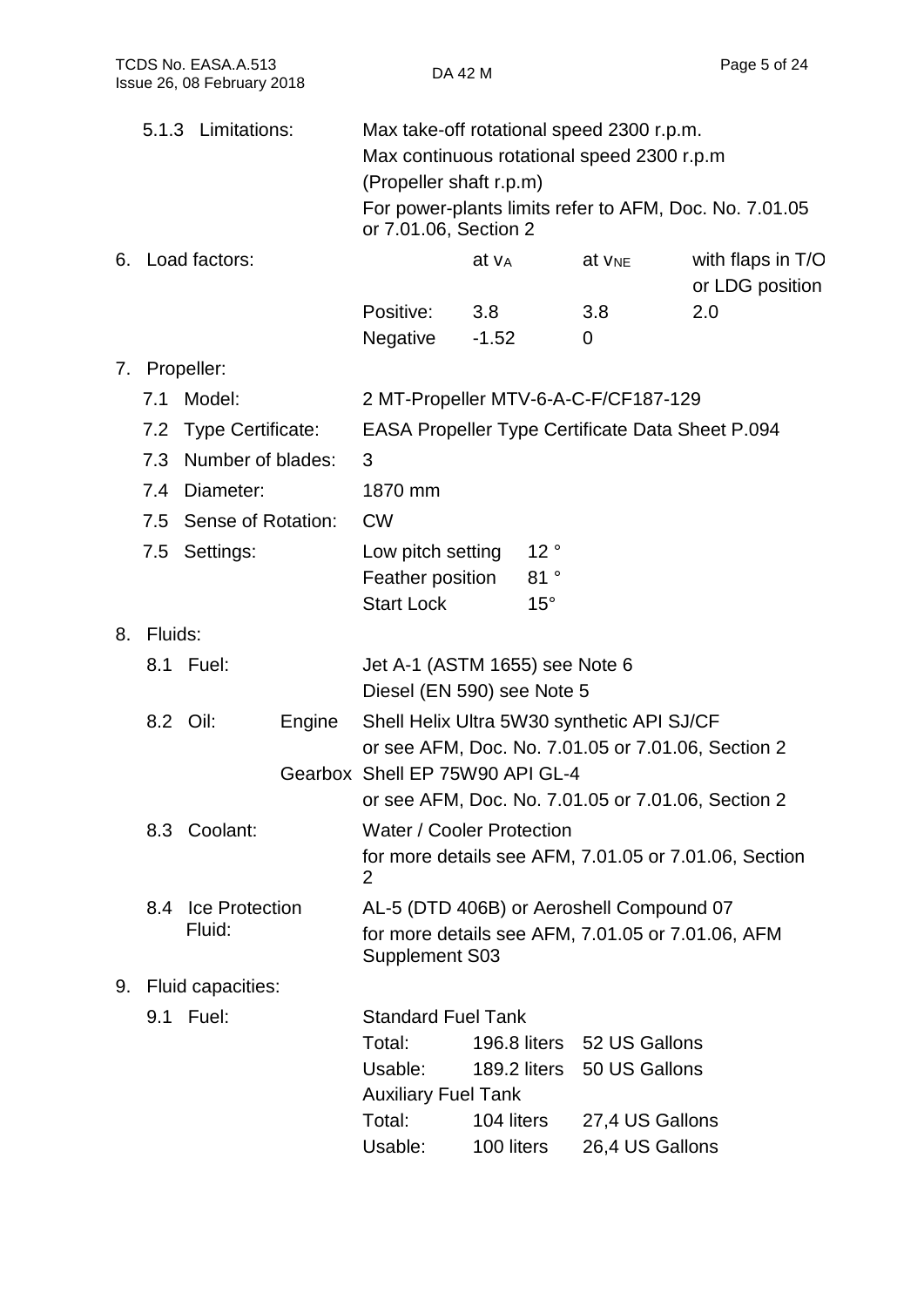|     | 9.2 Oil:              | each engine Maximum:      |                      | 6.0 liters                                      | $6.3$ qts                                       |  |
|-----|-----------------------|---------------------------|----------------------|-------------------------------------------------|-------------------------------------------------|--|
|     |                       |                           | Minimum:             | 4.5 liters                                      | $4.8$ qts                                       |  |
| 9.3 | capacity:             | Coolant system            | Approx. 7 liters     |                                                 |                                                 |  |
|     | 10. Air Speeds:       |                           |                      | Design Manoeuvring Speed vA:                    |                                                 |  |
|     |                       |                           | up to 1542 kg        |                                                 | <b>119 KEAS</b>                                 |  |
|     |                       |                           | above 1542 kg        | Flap Extended Speed VFE:                        | <b>125 KEAS</b>                                 |  |
|     |                       |                           | Approach             |                                                 | <b>135 KEAS</b>                                 |  |
|     |                       |                           | Landing              |                                                 | <b>110 KEAS</b>                                 |  |
|     |                       |                           |                      | Maximum Landing Gear Operation Speed vLo:       |                                                 |  |
|     |                       |                           |                      |                                                 | <b>155 KEAS</b>                                 |  |
|     |                       |                           |                      | Maximum Landing Gear Extended Speed VLE:        | <b>192 KEAS</b>                                 |  |
|     |                       |                           |                      | Minimum Control Speed VMC:                      | 68 KEAS                                         |  |
|     |                       |                           |                      | With OAM 42-252 installed                       | 72 KEAS                                         |  |
|     |                       |                           |                      |                                                 | Maximum structural cruising speed VNO: 155 KEAS |  |
|     |                       |                           |                      | (= Maximum structural design speed vc)          |                                                 |  |
|     |                       |                           |                      | Never exceed speed VNE:                         | <b>192 KEAS</b>                                 |  |
|     | Altitude:             | 11. Maximum Operating     | 5486 m (18 000 ft)   |                                                 |                                                 |  |
|     |                       | 12. Allweather Operations | Day/Night-VFR, IFR   |                                                 |                                                 |  |
|     | Capability:           |                           |                      | Flights into known or forecast icing conditions |                                                 |  |
|     |                       |                           | See Note 4, 7        |                                                 |                                                 |  |
|     |                       | 13. Maximum Weights:      | Take-off             | 1785 kg (3935 lb)                               |                                                 |  |
|     |                       |                           | Zero Fuel            | 1650 kg (3638 lb)                               |                                                 |  |
|     |                       |                           |                      |                                                 | 1674 kg (3690 lb) OAM 42-188 installed          |  |
|     |                       |                           |                      |                                                 | 1730 kg (3814 lb) OÄM 42-188 & -195             |  |
|     |                       |                           |                      |                                                 | installed                                       |  |
|     |                       |                           | Landing              | 1700 kg (3748 lb)                               |                                                 |  |
|     |                       |                           |                      |                                                 | 1785 kg (3935 lb) OAM 42-195 installed          |  |
|     |                       |                           |                      | For approved Weight Configurations see Note 11  |                                                 |  |
|     | 14. Centre of Gravity |                           | Forward limit:       |                                                 |                                                 |  |
|     | Range:                |                           | Up to 1468 kg        |                                                 | 2.35 m behind Datum                             |  |
|     |                       |                           | At 1785 kg           |                                                 | 2.40 m behind Datum                             |  |
|     |                       |                           |                      | Varying linearly with mass in between           |                                                 |  |
|     |                       |                           | Rear limit:          |                                                 |                                                 |  |
|     |                       |                           | At 1250 kg           |                                                 | 2.42 m behind Datum                             |  |
|     |                       |                           | At 1600 kg and above |                                                 | 2.49 m behind Datum                             |  |
|     |                       |                           |                      | Varying linearly with mass in between           |                                                 |  |
|     |                       |                           |                      |                                                 |                                                 |  |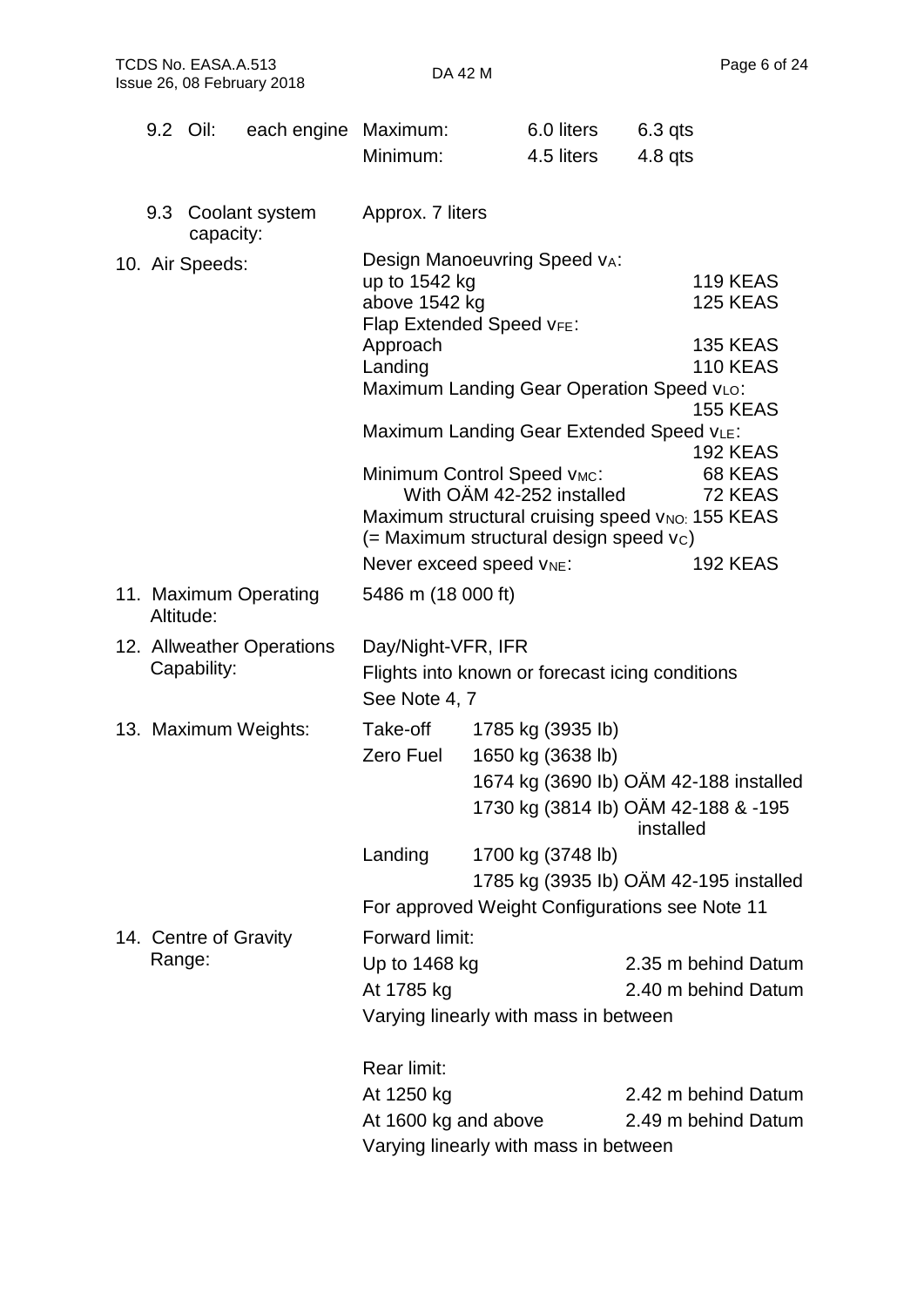| Issue 26, 08 February 2018                        |                                                                      | DA 44 M                                                                                     |                                                                               |                                                                                                               |
|---------------------------------------------------|----------------------------------------------------------------------|---------------------------------------------------------------------------------------------|-------------------------------------------------------------------------------|---------------------------------------------------------------------------------------------------------------|
| 15. Datum:                                        | 2.196 m                                                              |                                                                                             |                                                                               | in front of leading edge of<br>stub-wing at the wing joint                                                    |
| 16. Control surface<br>deflections:               |                                                                      |                                                                                             |                                                                               |                                                                                                               |
| Aileron                                           | trailing edge up                                                     |                                                                                             | $25^{\circ}$                                                                  | ± 2 <sup>o</sup>                                                                                              |
| Elevator                                          | trailing edge down<br>railing edge up                                |                                                                                             | $15^{\circ}$<br>$15.5^{\circ}$                                                | $+2 - 0^{\circ}$<br>$± 0.5^{\circ}$                                                                           |
| <b>Elevator Trim Tab</b>                          | trailing edge down                                                   | nose up at elevator neutral                                                                 | 13 <sup>o</sup><br>$28^{\circ}$                                               | ± 1 <sup>°</sup><br>$± 5^{\circ}$                                                                             |
|                                                   |                                                                      | nose down at elevator neutral                                                               | $25^{\circ}$                                                                  | $± 5^{\circ}$                                                                                                 |
| Rudder                                            | left                                                                 |                                                                                             | $27^\circ$                                                                    | ± 1 <sup>o</sup>                                                                                              |
| <b>Rudder Trim Tab</b>                            | right                                                                | trim RH at rudder neutral<br>trim LH at rudder neutral<br>With OAM 42-252 installed:        | $29^{\circ}$<br>$30^{\circ}$<br>29°                                           | ±1 <sup>0</sup><br>$+5^\circ$ -0°<br>$+5^\circ$ -0°                                                           |
| <b>Flaps</b>                                      | Cruise flap setting<br>Approach flap setting<br>Landing flap setting | trim RH at rudder neutral<br>trim LH at rudder neutral                                      | $+45^{\circ}$<br>$+41^{\circ}$<br>$0^{\circ}$<br>$20^{\circ}$<br>$42^{\circ}$ | ± 3 <sup>o</sup><br>± 3 <sup>o</sup><br>$+ 2^{\circ} - 0^{\circ}$<br>$+4^{\circ} - 2^{\circ}$<br>$+3^0 - 1^0$ |
| 17. Levelling Means:                              |                                                                      | floor of front baggage compartment levelled                                                 |                                                                               |                                                                                                               |
| 18. Minimum Flight Crew:                          | 1 (Pilot)                                                            | see Note 9                                                                                  |                                                                               |                                                                                                               |
| 19. Maximum Passenger<br><b>Seating Capacity:</b> | 3                                                                    | see Note 9                                                                                  |                                                                               |                                                                                                               |
| 20. Baggage/Cargo<br>Compartments:                | see Note 8<br>Location<br><b>Behind Rear Seats</b><br>together       | Front Baggage Compartment<br>Aft part of Baggage Extension<br>Whole aft Baggage Compartment |                                                                               | max. allowable Load<br>30 kg (66 lb)<br>45 kg (100 lb)<br>18 kg (40 lb)<br>45 kg (100 lbs)                    |
| 21. Wheels and Tyres:                             | Nose Wheel Tyre Size                                                 |                                                                                             |                                                                               | $5.00 - 5$                                                                                                    |
|                                                   | Main Wheel Tyre Size                                                 |                                                                                             |                                                                               | 15x6.0-6                                                                                                      |
| 22. (Reserved):                                   | N/A                                                                  |                                                                                             |                                                                               |                                                                                                               |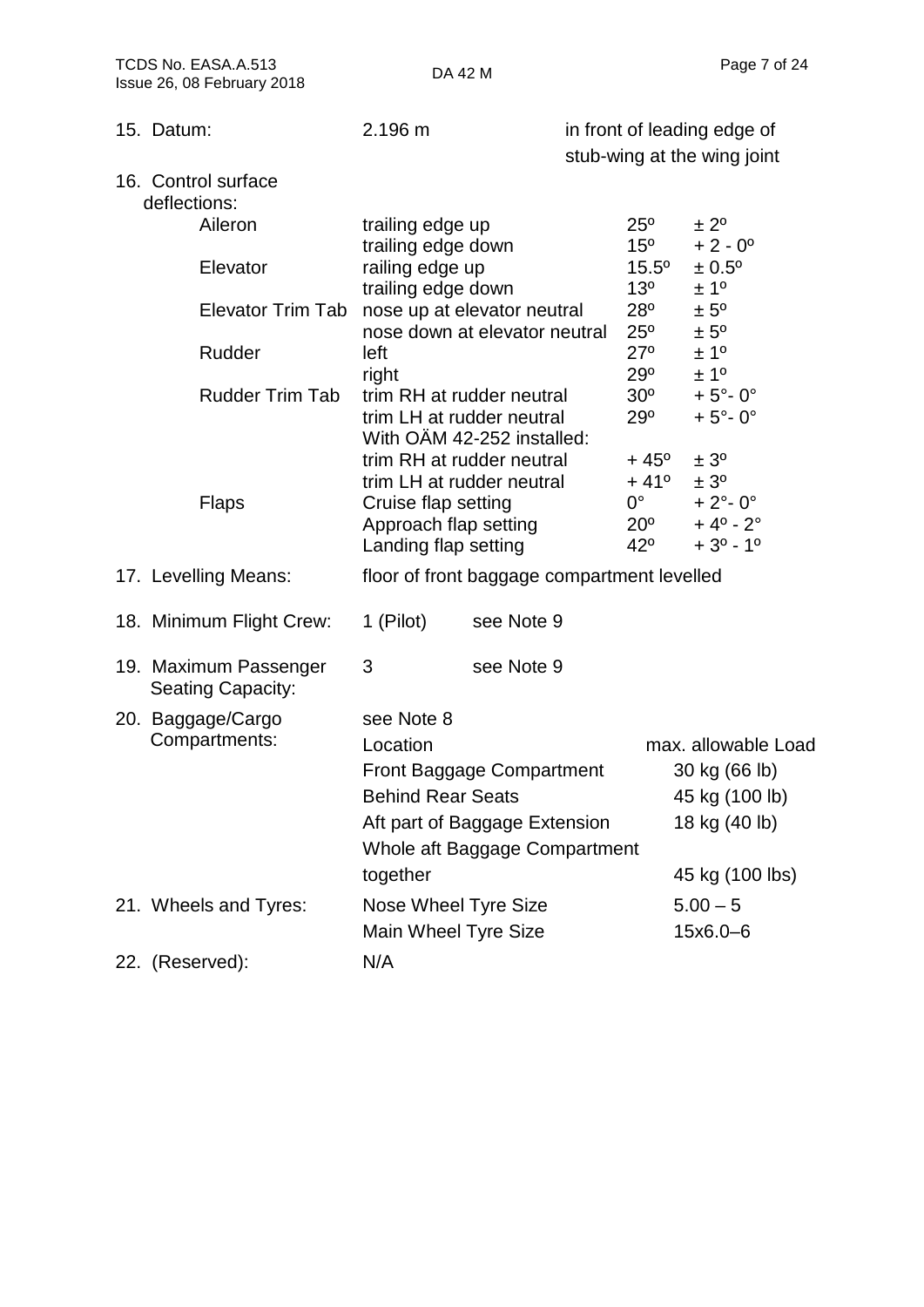#### **A.IV. Operating and Service Instructions**

| 1. | Flight Manual: Document No. 7.01.05 or<br>7.01.06 (with OAM 42-102, GFC 700 Autopilot),<br>including AFM Supplement<br>M <sub>0</sub><br>For TAE 125-02-114 equipped DA 42 M<br>(OAM 42-252) AFM Supplement S07 applies in<br>addition |
|----|----------------------------------------------------------------------------------------------------------------------------------------------------------------------------------------------------------------------------------------|
| 2. | Technical Manual: Airplane Maintenance<br>Manual (AMM) Document No. 7.02.01 (incl.<br>Airworthiness Limitations) Service Information and<br><b>Service Bulletins</b>                                                                   |
| 3. | Spare Parts Catalogue: Document No. 7.03.01                                                                                                                                                                                            |
| 4. | Instruments and aggregates: refer to AMM Doc.<br>No. 7.02.01 Chapter 1                                                                                                                                                                 |

#### **A.V. Operational Suitability Data (OSD)**

The Operational Suitability Data elements listed below are approved by the European Aviation Safety Agency under the EASA Type Certificate EASA.A.005 as per Commission Regulation (EU) 748/2012 as amended by Commission Regulation (EU) No 69/2014.

1. Master Minimum Equipment List (MMEL) The MMEL is defined in the Document No: 7.11.01, Revision Original or later approved revisions.

#### **A.VI. Notes:**

- 1. This certification applies to serial numbers 42.005, 42.008, 42.157, 42.177, 42.191, 42.234, 42.247, 42.255, 42.262, 42.272, 42.282, 42.286, 42.293, 42.304, 42.319, 42.328 and serial number 42.M001 and subsequent . All of these serial numbers initially delivered as a DA 42 must be modified in accordance with Optional Service Bulletin OSB42-056 to comply with the DA 42 M type design.
- 2. For approved software versions of Gamin G1000 Integrated Avionic System see DAI MSB 42-008, at latest issue. If engine TAE 125-02-99 is installed then Garmin Software PNo. 010-00370-15 or later approved version is required. If engine TAE 125-02-114 is installed (Design Change OÄM 42-252), then Garmin Software PNo. 010-00370-22 including secondary configuration card or later approved version is required.
- 3. Approved engine model for installation in the DA 42 M: TAE 125-02-99 (Installation Variant 125-02-99-(0003)-(), SB TAE 000-0007) TAE 125-02-114 (Installation Variant 125-02-114-(0006)-(), SB TAE 000-0007)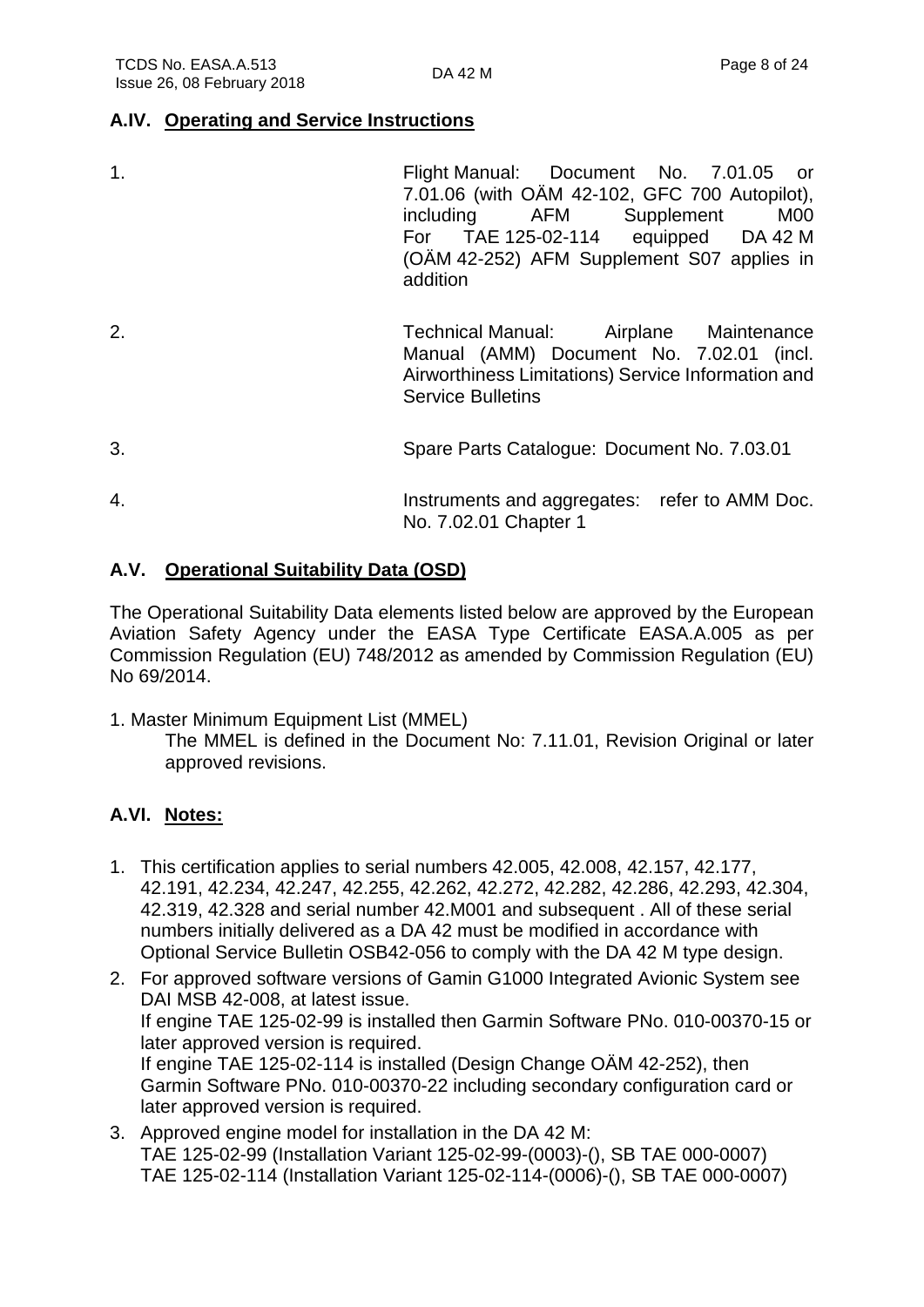Installation of engine types in pairs only.

Approved firmware and mapping in accordance with DAI MSB 42-007 at latest issue.

Engine retrofit installation from engine TAE 125-02-99 to TAE 125-02-114 is approved by Design Change OÄM 42-252 with OSB 42-107.

- 4. Flights into known or forecast icing conditions is approved if the liquid fluid ice protection system in accordance to Major Design Change OÄM 42-054 is installed. Additional Limitations apply with Mission Options or Mission Equipment installed, see Note 7
- 5. The use of Diesel fuel (EN 590) is approved if Major Design Change MÄM 42-037 is installed.
- 6. For additional approved Jet Fuel specifications see AFM Section 2.
- 7. The basic DA42 M does not include provisions for specific mission purposes. The following optional major design changes for specific missions as a provision for installation of mission equipment are approved.

#### OÄM 42-106 Belly Pod

The following additional Limitations apply:

- Flights into known or forecast icing conditions prohibited
- Maximum load in the belly pod: 80 kg
- Minimum flight mass: 1430 kg
- Minimum Crew for Mission Operations: 1 Pilot + 1 Operator
- AFM and AMM Supplement M01 must be furnished

#### OÄM 42-107 Universal Nose

The following additional Limitations apply:

- Flights into known or forecast icing conditions prohibited
- Maximum load in Universal Nose: 31 kg
- Maximum load in Underfloor Pod: 20 kg
- Minimum flight mass: 1430 kg
- Minimum Crew for Mission Operations: 1 Pilot + 1 Operator
- AFM and AMM Supplement M30 must be furnished
- Maximum operating speed with Universal Nose and/or Underfloor Pod installed 130KEAS

#### OÄM 42-107/c Universal Nose

The following additional Limitations apply:

- Flights into known or forecast icing conditions prohibited
- Maximum load in Universal Nose: 65 kg
- Maximum load in Underfloor Pod: 20 kg
- Minimum flight mass: 1430 kg
- Minimum Crew for Mission Operations: 1 Pilot + 1 Operator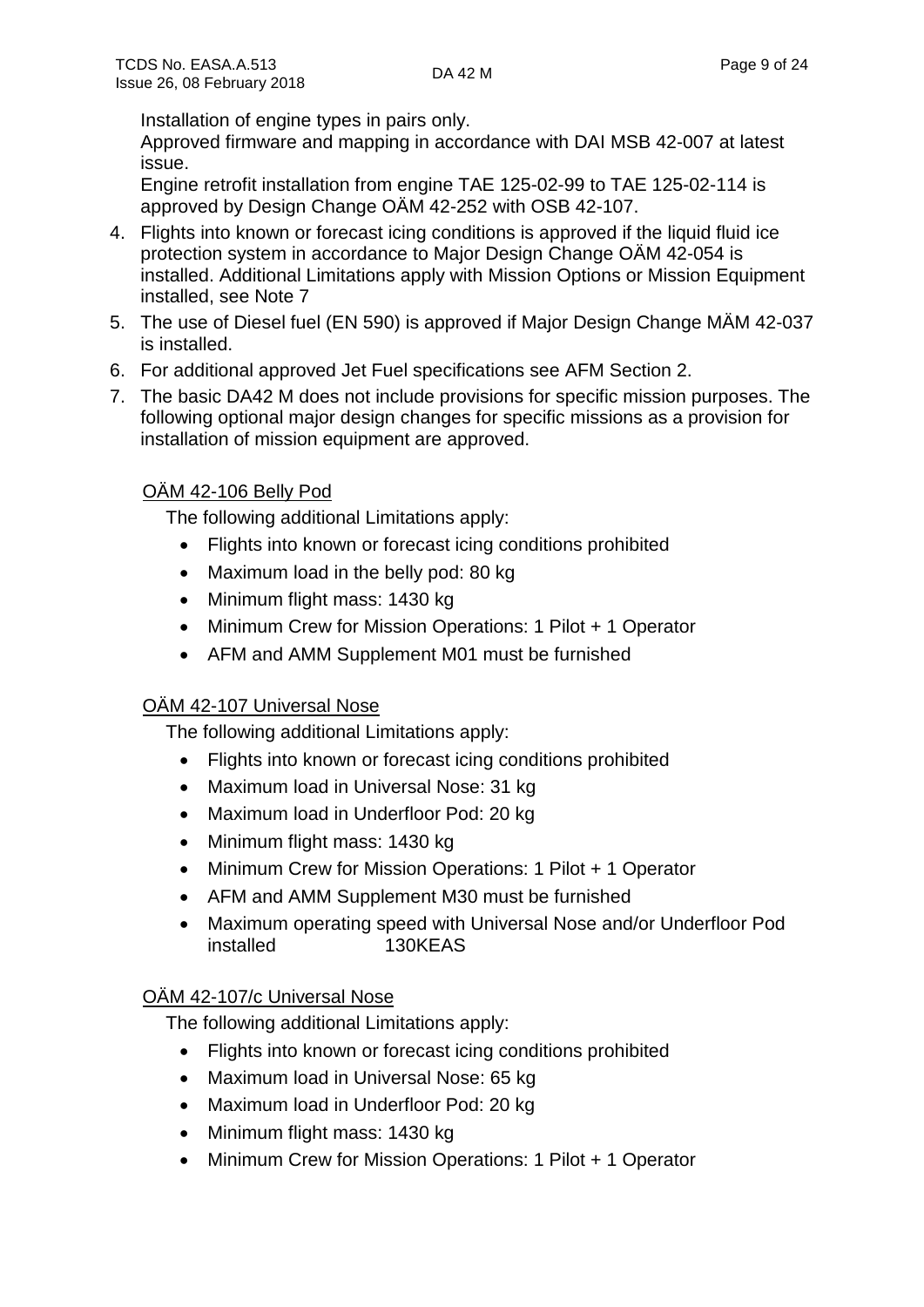• Most rearward flight CG: 2,436 m aft of Datum at 1430 kg 2,47 m aft of Datum at 1600 kg 2,47 m aft of Datum at 1785 kg Linear variation in between

- AFM and AMM Supplement M130 must be furnished
- Maximum operating speed with Universal Nose and/or Underfloor Pod installed 160KEAS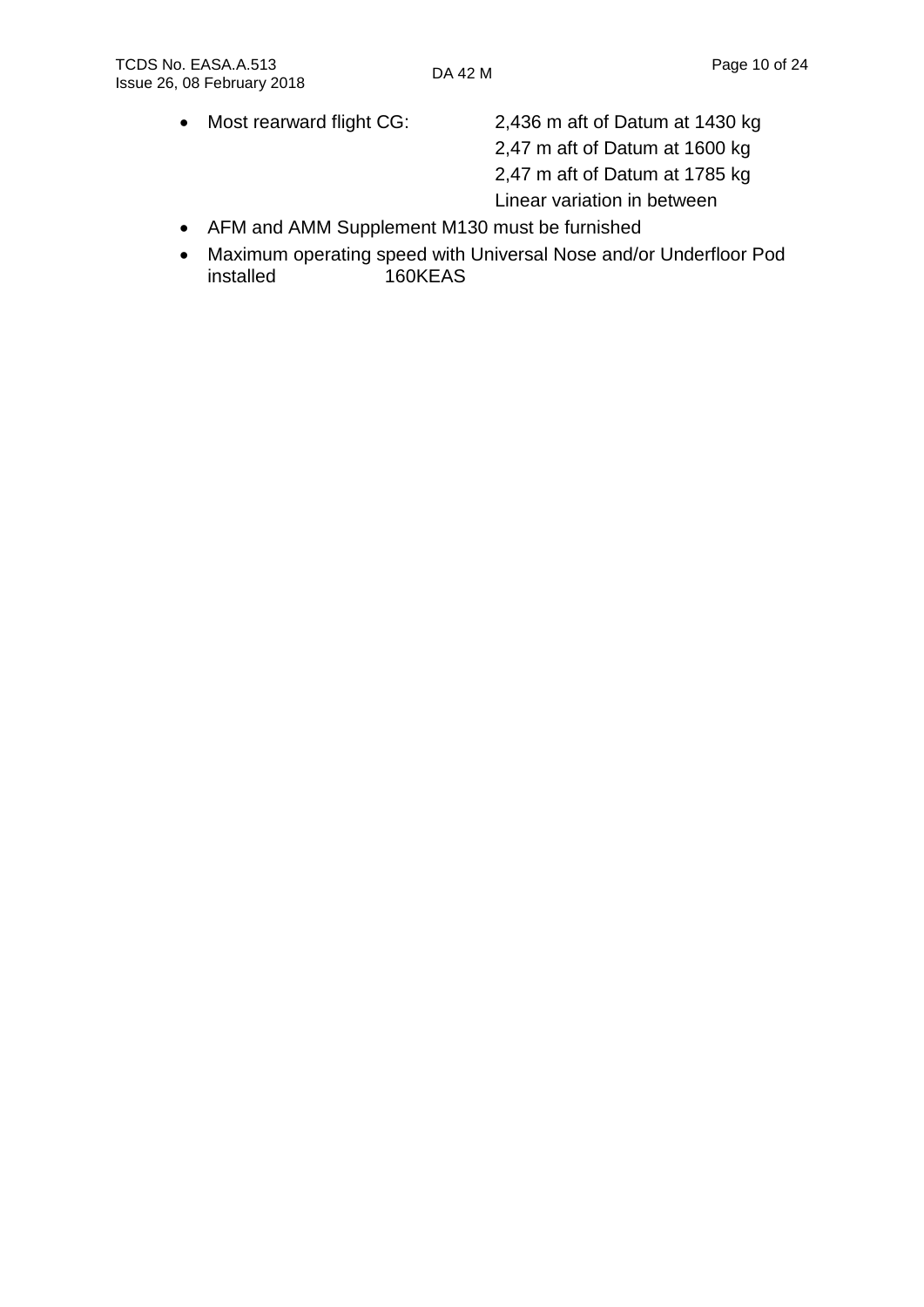#### OÄM 42-108 Nose Pod

The following additional Limitations apply:

- Flights into known or forecast icing conditions prohibited
- Maximum load in Nose Pod: 85 kg
- The use load in the Nose Pod may lead to Trim Weight installations in the lower vertical tail
- Maximum load in rear equipment compartment: 93 kg
- Minimum flight mass: 1430 kg
- Minimum Crew for Mission Operations: 1 Pilot + 1 Operator
- Most rearward flight CG: 2,426 m aft of Datum at 1430 kg
	- 2,46 m aft of Datum at 1600 kg
	- 2,46 m aft of Datum at 1785 kg
- Linear variation in between
- AFM and AMM Supplement M60 must be furnished
- Maximum operating speed with Equipment installed 160 KEAS

#### OÄM 42-208 Nose Pod with standard baggage compartment

The following additional Limitations apply:

- Flights into known or forecast icing conditions prohibited
- Maximum load in Nose Pod: 85 kg
- The use load in the Nose Pod may lead to Trim Weight installations in the lower vertical tail
- Minimum flight mass: 1430 kg
- Minimum Crew for Mission Operations: 1 Pilot + 1 Operator
- Most rearward flight CG: 2,426 m aft of Datum at 1430 kg
	- 2,46 m aft of Datum at 1600 kg
	- 2,46 m aft of Datum at 1785 kg
- Linear variation in between
- AFM and AMM Supplement M160 must be furnished
- Maximum operating speed with Equipment installed 160 KEAS

The specific mission equipment and its installations are not part of the DA 42 M certification. Installation must be approved using the relevant AMM Supplement and the qualification criteria of CRI F-08 "Equipment Qualification for mission equipment".

IFR Flights with mission master switch activated approved with OÄM 42-141 installed.

8. Additional Limitations to the Baggage Compartment payload may apply after installation of mission equipment, these are included in the relevant Flight Manual **Supplement**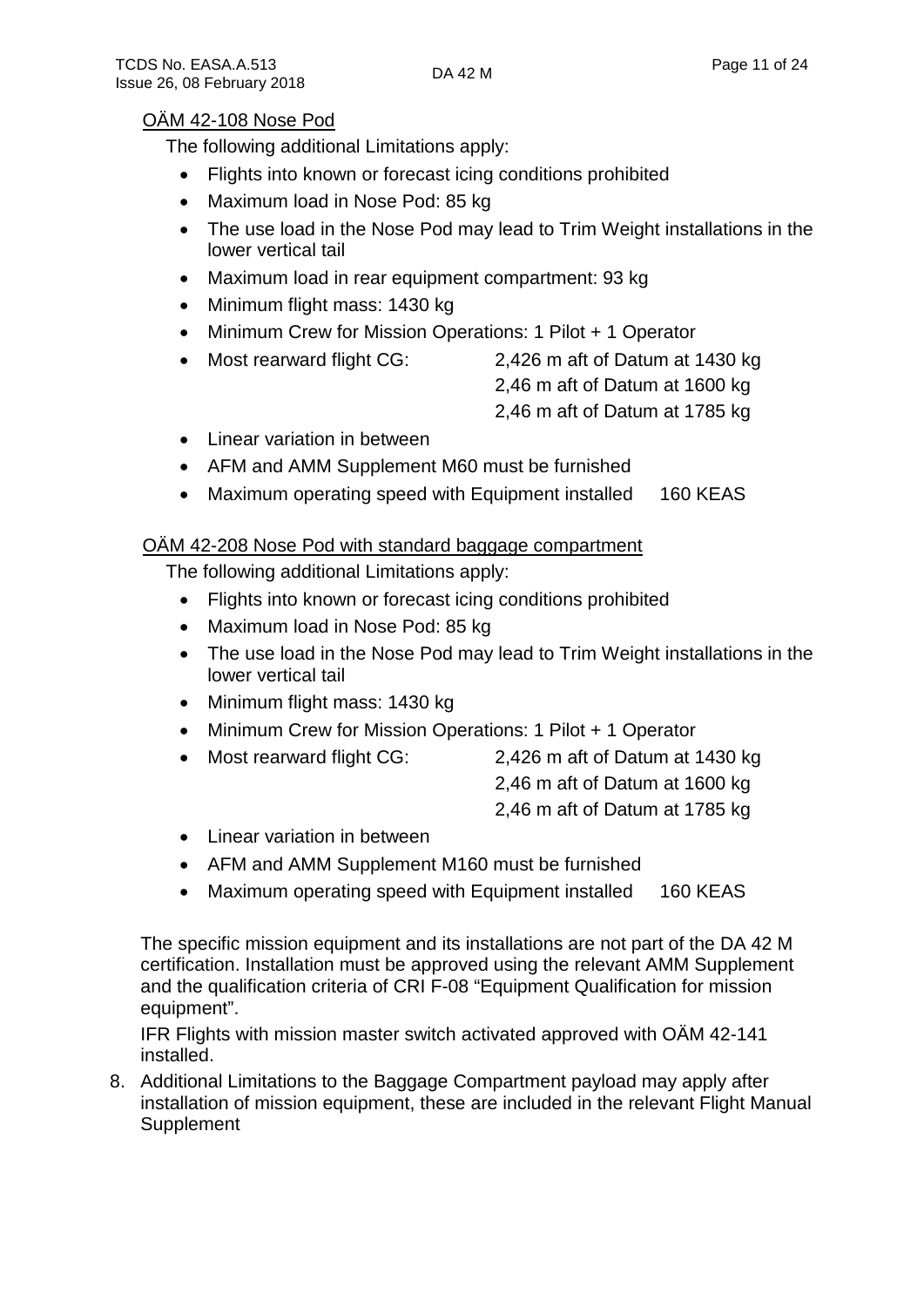- 9. Additional Limitations/Requirements for the Flight Crew/Operator or passenger may apply when the specific mission changes are installed. These Limitations are included in the relevant AFM Supplement. See Note 7
- 10. Compliance to ICAO Requirements (Annex 8) has been demonstrated for the basic DA 42 M and its approved provisions only. For the mission equipment itself and its installation, demonstration of compliance to ICAO Annex 8 must be part of the individual installation approval otherwise this airplane does not comply to ICAO requirements.
- 11. The following Design Mass Configurations are approved.

| Design Changes<br>installed | Standard          | OÄM 42-188        | OÄM 42-188 and<br>OÄM 42-195 |
|-----------------------------|-------------------|-------------------|------------------------------|
| <b>MTOM</b>                 | 1785 kg (3935 lb) | 1785 kg (3935 lb) | 1785 kg (3935 lb)            |
| MZFM                        | 1650 kg (3638 lb) | 1674 kg (3690 lb) | 1730 kg (3814 lb)            |
| <b>MLM</b>                  | 1700 kg (3748 lb) | 1700 kg (3748 lb) | 1785 kg (3935 lb)            |

MTOM – maximum take-off mass; MZFM – maximum zero fuel mass; MLM – maximum landing mass

The retrofit installation of the design changes is only approved per TC Holder Service Bulletins.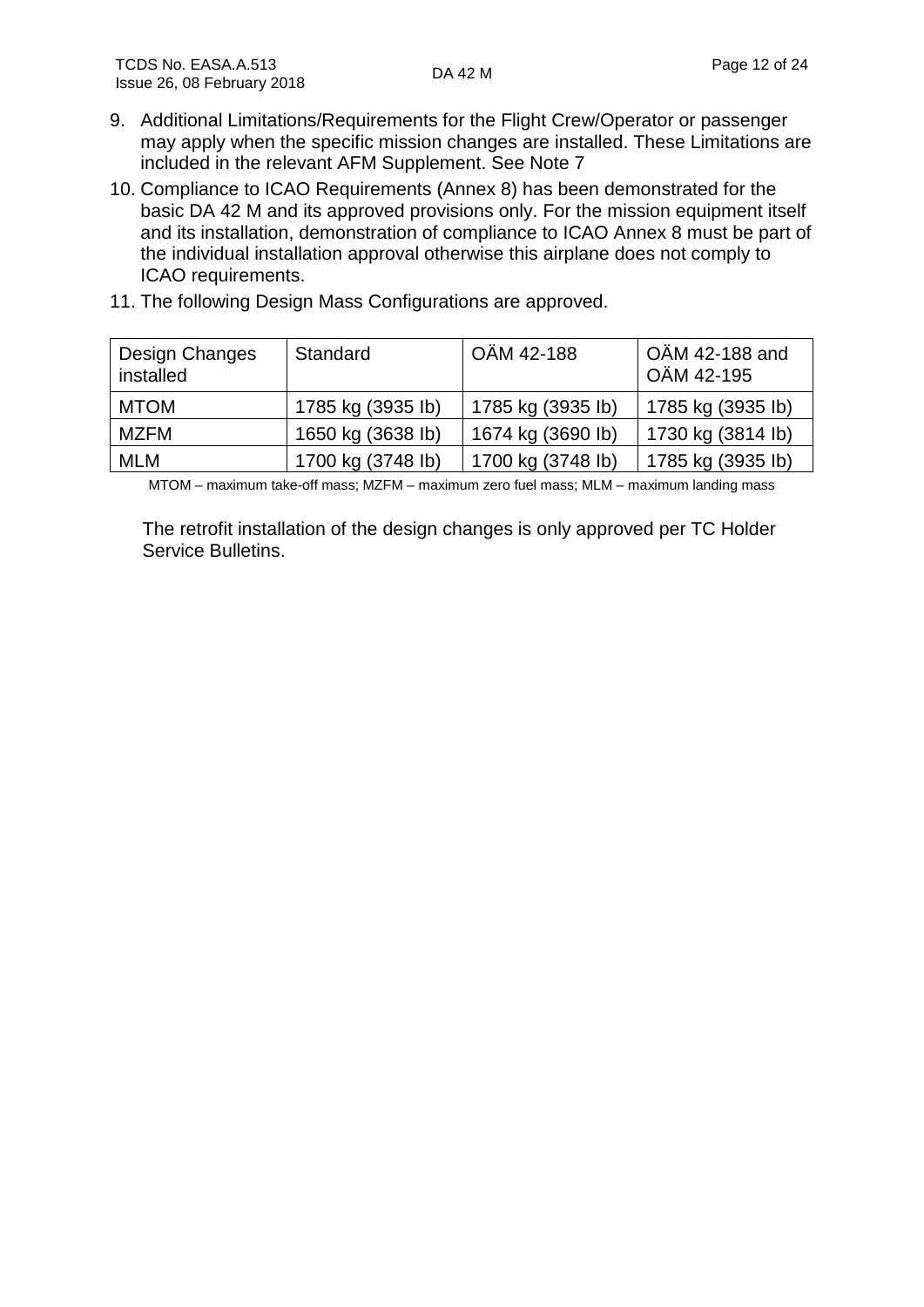## **SECTION B: DA 42 M-NG**

### **B.I. General**

|    | 1. Data Sheet No.:                          | <b>EASA A.513</b> |                                                                        |
|----|---------------------------------------------|-------------------|------------------------------------------------------------------------|
|    | 2. a) Type:                                 | DA 42 M           |                                                                        |
|    | b) Model:                                   | <b>DA 42 M-NG</b> |                                                                        |
|    | c) Variant:                                 |                   |                                                                        |
|    | 3. Airworthiness Category:                  | Restricted        |                                                                        |
|    | 4. Type Certificate Holder:                 |                   | DIAMOND AIRCRAFT INDUSTRIES GMBH                                       |
|    |                                             | N.A. OTTO-STR. 5  |                                                                        |
|    |                                             |                   | A-2700 WIENER NEUSTADT                                                 |
|    |                                             | <b>AUSTRIA</b>    |                                                                        |
|    | 5. Manufacturer:                            |                   | <b>DIAMOND AIRCRAFT INDUSTRIES GMBH</b>                                |
|    |                                             | N.A. OTTO-STR. 5  |                                                                        |
|    |                                             |                   | A-2700 WIENER NEUSTADT                                                 |
|    |                                             | <b>AUSTRIA</b>    |                                                                        |
|    |                                             |                   | <b>CETC WUHU DIAMOND AIRCRAFT</b>                                      |
|    |                                             |                   | <b>MANUFACTURE CO., LTD.</b>                                           |
|    |                                             |                   | ANHUI XINWU ECONOMIC DEVELOPMENT                                       |
|    |                                             |                   | ZONE, WUHU COUNTY                                                      |
|    |                                             |                   | PEOPLE'S REPUBLIC OF CHINA                                             |
|    | 6. Certification Application<br>Date:       | 02-Jun-2009       |                                                                        |
|    | 7. (Reserved)                               | N/A               |                                                                        |
|    | 8. (Reserved)                               | N/A               |                                                                        |
|    |                                             |                   |                                                                        |
|    | <b>B.II. EASA Certification Basis</b>       |                   |                                                                        |
|    | 1. Reference Date for                       |                   |                                                                        |
|    | determining the applicable<br>requirements: | 02-Apr-2002       |                                                                        |
|    |                                             |                   | 2. Airworthiness Requirements: JAR-23, Amendment 1, issued 01-Feb-2001 |
|    |                                             |                   | JAR-1, Change 5, issued 15-Jul-1996                                    |
| 3. | <b>Special Conditions:</b>                  | <b>CRI A-06</b>   | <b>Overweight Operation</b>                                            |
|    |                                             |                   | <b>CRI D-02</b> Variable Elevator Stop                                 |
|    |                                             |                   | CRI E-02 Use of Jet Fuel for Reciprocating                             |
|    |                                             |                   | <b>Engines</b>                                                         |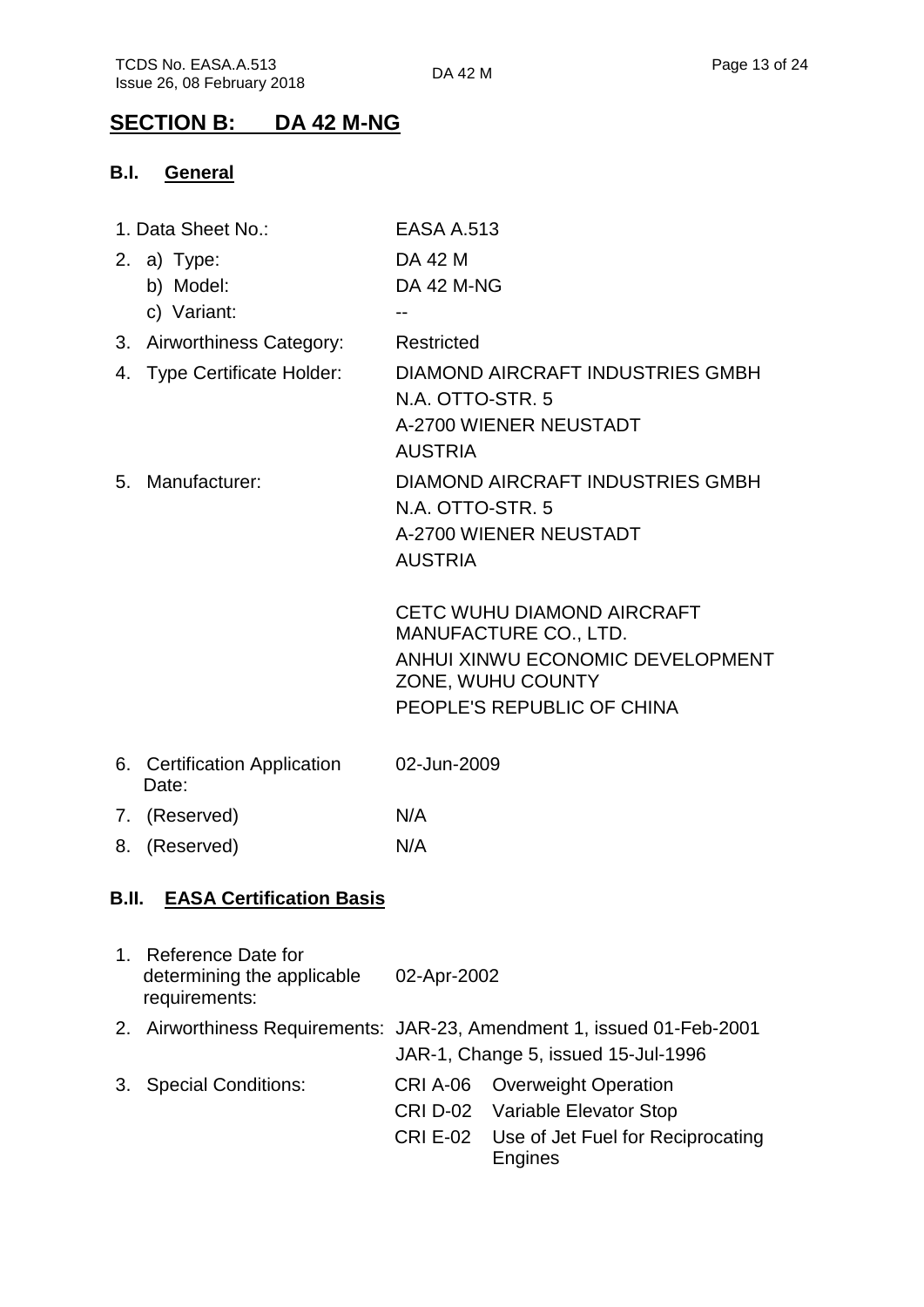|    |                                | <b>CRI E-03</b>                                                                                                                                                                                                                                                                                             | Use of Diesel Fuel for Reciprocating<br><b>Engines</b>                       |  |  |  |
|----|--------------------------------|-------------------------------------------------------------------------------------------------------------------------------------------------------------------------------------------------------------------------------------------------------------------------------------------------------------|------------------------------------------------------------------------------|--|--|--|
|    |                                | <b>CRI E-04</b>                                                                                                                                                                                                                                                                                             | Liquid Cooling - Coolant Tank                                                |  |  |  |
|    |                                | <b>CRI E-05</b>                                                                                                                                                                                                                                                                                             | <b>Electronically-controlled Reciprocating</b><br>Diesel Engine              |  |  |  |
|    |                                | <b>CRI E-06</b>                                                                                                                                                                                                                                                                                             | <b>Engine Vibration Level</b>                                                |  |  |  |
|    |                                | <b>CRI E-07</b>                                                                                                                                                                                                                                                                                             | <b>Engine Torque</b>                                                         |  |  |  |
|    |                                | <b>CRI F-01</b>                                                                                                                                                                                                                                                                                             | Protection from the Effects of HIRF                                          |  |  |  |
|    |                                | <b>CRI F-03</b>                                                                                                                                                                                                                                                                                             | Protection from the Effects of Lightning<br><b>Strikes, Indirect Effects</b> |  |  |  |
|    |                                | <b>CRI F-04</b>                                                                                                                                                                                                                                                                                             | Power plant Instruments                                                      |  |  |  |
|    |                                | <b>CRIF-07</b>                                                                                                                                                                                                                                                                                              | Human Factors in Integrated Avionic<br>System                                |  |  |  |
|    |                                | <b>CRIF-08</b>                                                                                                                                                                                                                                                                                              | <b>Equipment Qualification for Mission</b><br>Equipment                      |  |  |  |
|    |                                | <b>CRI F-09</b>                                                                                                                                                                                                                                                                                             | <b>Safety Provisions for Mission</b><br>Equipment                            |  |  |  |
| 3. | Exemptions:                    | N/A                                                                                                                                                                                                                                                                                                         |                                                                              |  |  |  |
| 4. | Deviations:                    | N/A                                                                                                                                                                                                                                                                                                         |                                                                              |  |  |  |
|    | 5. Equivalent Safety Findings: |                                                                                                                                                                                                                                                                                                             | <b>CRI E-10</b> Electrical Fuel Pump                                         |  |  |  |
|    |                                |                                                                                                                                                                                                                                                                                                             | CRI F-10 Automatic Electric Load Shedding                                    |  |  |  |
| 6. | Requirements elected to        |                                                                                                                                                                                                                                                                                                             | CS 23.1507 (CS 23/0)                                                         |  |  |  |
|    | comply:                        | CS 23.49 (CS 23/1)                                                                                                                                                                                                                                                                                          |                                                                              |  |  |  |
|    |                                |                                                                                                                                                                                                                                                                                                             | CS 23.562 (CS 23/1)                                                          |  |  |  |
|    |                                | (CS23/5)                                                                                                                                                                                                                                                                                                    | With OÄM 42-324 installed: CS 23.2270 (a)-(d),                               |  |  |  |
|    | 7. Environmental Standards:    | ICAO, Annex 16, Volume 1, Part II and as<br>implemented in Decision No. 2003/4/RM amended<br>by Decision 2007/007/R of The Executive Director<br>of the Agency dated 2 April 2007, on certification<br>specifications providing for acceptable means of<br>compliance for aircraft noise CS-36, Amendment 1 |                                                                              |  |  |  |
|    |                                | see Note 2                                                                                                                                                                                                                                                                                                  |                                                                              |  |  |  |
| 8. | (Reserved)                     | N/A                                                                                                                                                                                                                                                                                                         |                                                                              |  |  |  |
| 9. | (Reserved)                     | N/A                                                                                                                                                                                                                                                                                                         |                                                                              |  |  |  |

## **B.III. Technical Characteristics and Operational Limitations**

1. Type Design Definition: Current issue of Doc. No. 7.07.00, Chapter V006/7 including Design Changes VÄM 42-004, VÄM 42-005 and VÄM 42-006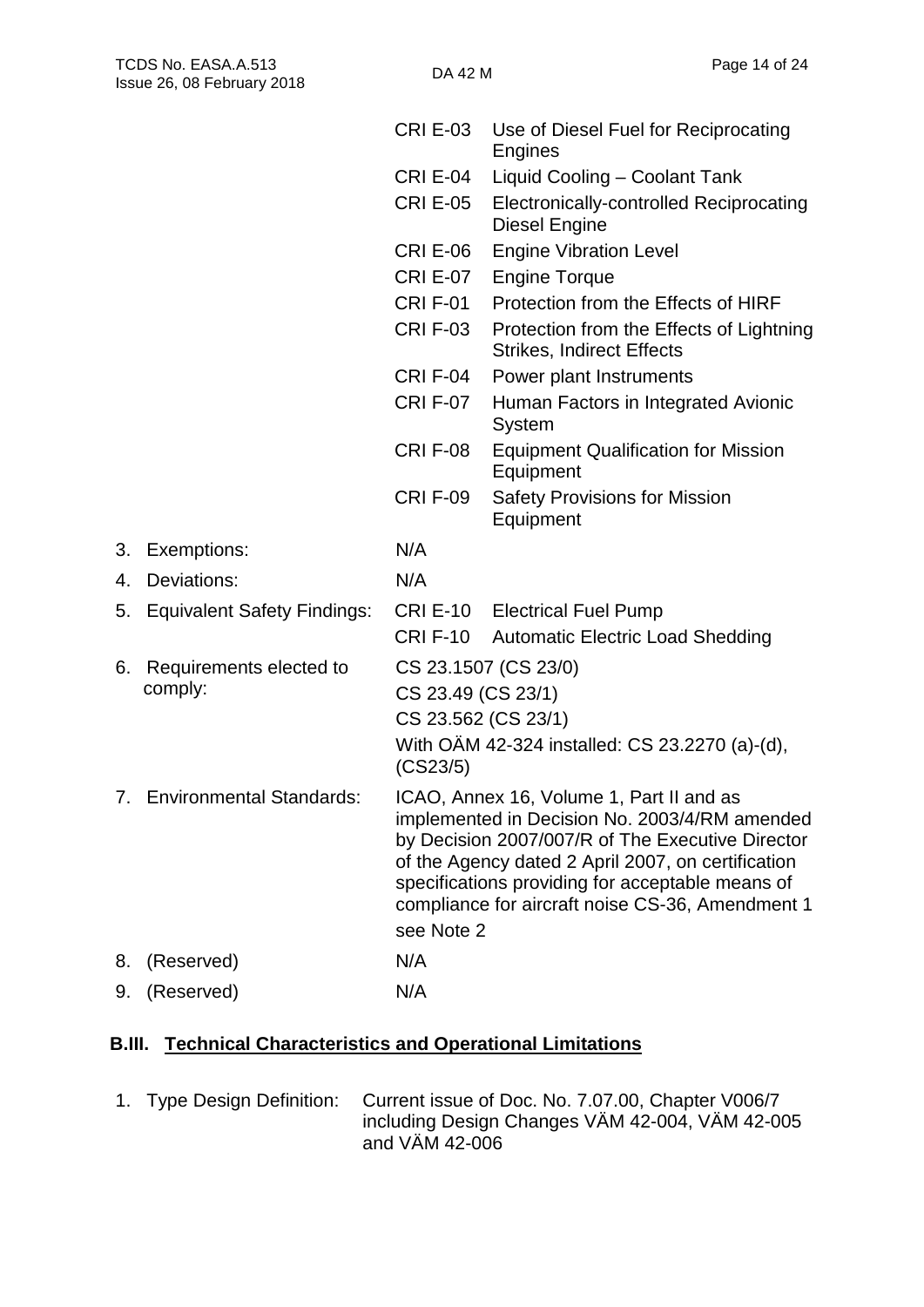| TCDS No. EASA.A.513<br>Issue 26, 08 February 2018 |                         | DA 42 M                                                                                                                                                              |                                                                                                                                        | Page 15 of 24                                             |  |
|---------------------------------------------------|-------------------------|----------------------------------------------------------------------------------------------------------------------------------------------------------------------|----------------------------------------------------------------------------------------------------------------------------------------|-----------------------------------------------------------|--|
| 2.                                                | Description:            | gear, T-tail.<br>of various mission equipment.                                                                                                                       | Twin engine, four-seated cantilever low wing airplane,<br>composite construction, retractable tricycle landing                         | The airplane is equipped with provisions for installation |  |
| 3.                                                | Equipment:              | <b>AFM Supplement M00</b>                                                                                                                                            | Equipment list, AFM, Doc. No. 7.01.15, Section 6 and<br>See Note 3 and 7                                                               |                                                           |  |
| 4.                                                | Dimensions:             | Span<br>Length<br>Height<br>Wing Area                                                                                                                                | 13.42 m<br>(44 ft 0 in)<br>(28 ft 1 in)<br>$8.56 \text{ m}$<br>2.49 <sub>m</sub><br>(8 ft 2 in)<br>$16.29 \text{ m}^2$<br>(175.3 sqft) |                                                           |  |
| 5.                                                | Engine:                 |                                                                                                                                                                      |                                                                                                                                        |                                                           |  |
|                                                   | 5.1.1<br>Model:         | 2 E4                                                                                                                                                                 | see Note 4                                                                                                                             |                                                           |  |
|                                                   | 5.1.2 Type Certificate: |                                                                                                                                                                      | <b>EASA Engine Type Certificate Data Sheet E.200</b>                                                                                   |                                                           |  |
|                                                   | 5.1.3 Limitations:      | Max take-off rotational speed (5min) 2300 r.p.m.<br>Max continuous rotational speed 2100 r.p.m<br>(Propeller shaft r.p.m)<br>with MÄM 42-600 installed<br>2300 r.p.m |                                                                                                                                        |                                                           |  |
|                                                   |                         |                                                                                                                                                                      | Max T/O Power (5min) 100% (123,5 kW)<br>Max. continuous Power 92% (114 kW)<br>For power-plants limits refer to AFM, Section 2          |                                                           |  |
|                                                   | 5.1.4 Firmware:         | see DAI MSB 42NG-002                                                                                                                                                 |                                                                                                                                        | See Note 4                                                |  |
|                                                   | 5.1.5<br>Mapping:       | see DAI MSB 42NG-002                                                                                                                                                 |                                                                                                                                        | See Note 4                                                |  |
|                                                   | 6. Load factors:        | at v <sub>A</sub>                                                                                                                                                    | at V <sub>NE</sub>                                                                                                                     | with flaps in T/O<br>or LDG position                      |  |
|                                                   |                         | Positive:<br>3.8<br>Negative<br>$-1.52$                                                                                                                              | 3.8<br>0                                                                                                                               | 2.0                                                       |  |
|                                                   | 7. Propeller:           |                                                                                                                                                                      |                                                                                                                                        |                                                           |  |
|                                                   | 7.1 Model:              |                                                                                                                                                                      | 2 MT-Propeller MTV-6-R-C-F/CF187-129 or 2 MT-<br>Propeller MTV-6-R-C-F/CF 190-69 see Note 17                                           |                                                           |  |
|                                                   | 7.2 Type Certificate:   |                                                                                                                                                                      | <b>EASA Propeller Type Certificate Data Sheet P.094</b>                                                                                |                                                           |  |
|                                                   | 7.3 Number of blades:   | 3                                                                                                                                                                    |                                                                                                                                        |                                                           |  |
|                                                   | 7.4 Diameter:           |                                                                                                                                                                      | 1870 mm or 1900 mm (MÄM 42-600)                                                                                                        |                                                           |  |
|                                                   | 7.5 Sense of Rotation:  | <b>CW</b>                                                                                                                                                            |                                                                                                                                        |                                                           |  |
|                                                   | 7.5 Settings:           | Low pitch setting                                                                                                                                                    | 12°<br>13° (MÄM 42-600)                                                                                                                |                                                           |  |
|                                                   |                         | Feather position                                                                                                                                                     | 81°<br>80° (MÄM 42-600)                                                                                                                |                                                           |  |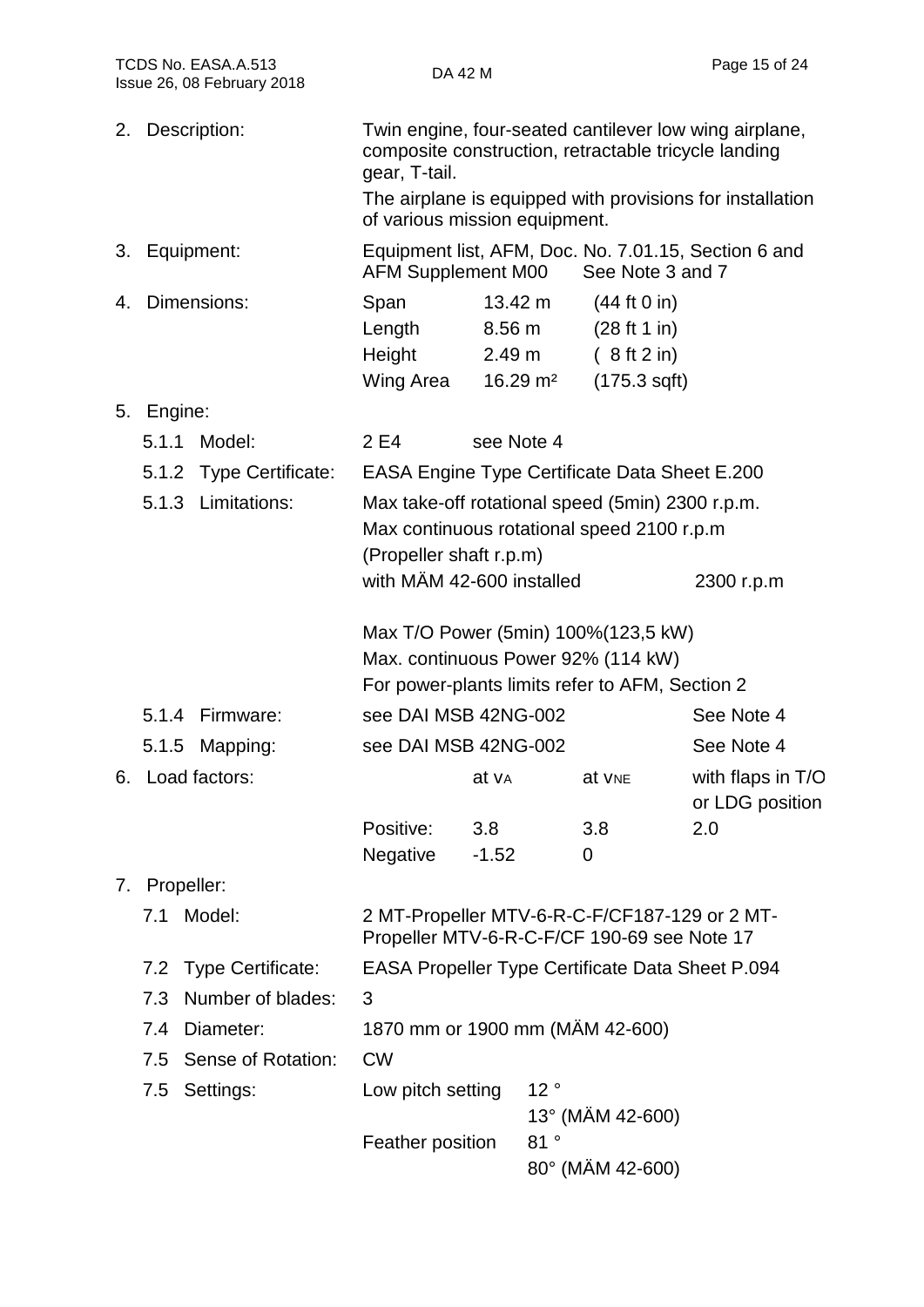|    |                                  |                    |                                                               | <b>Start Lock</b>                        | $15^{\circ}$                    |                                                   |  |                 |
|----|----------------------------------|--------------------|---------------------------------------------------------------|------------------------------------------|---------------------------------|---------------------------------------------------|--|-----------------|
| 8. | Fluids:                          |                    |                                                               |                                          |                                 |                                                   |  |                 |
|    | 8.1 Fuel:                        |                    | Jet A-1 (ASTM 1655) see Note 12<br>Diesel (EN590) see Note 15 |                                          |                                 |                                                   |  |                 |
|    | 8.2 Oil:<br>Engine               |                    |                                                               |                                          | Shell Helix Ultra 5W30 or 5W40  |                                                   |  |                 |
|    |                                  |                    |                                                               | or see AFM, Section 2                    |                                 |                                                   |  |                 |
|    |                                  |                    |                                                               |                                          | Gearbox Shell SPIRAX GSX 75W-80 |                                                   |  |                 |
|    |                                  |                    |                                                               | or see AFM, Section 2                    |                                 |                                                   |  |                 |
|    | 8.3 Coolant:                     |                    | <b>Water / Cooler Protection</b>                              |                                          |                                 |                                                   |  |                 |
|    |                                  |                    |                                                               | for more details see AFM, Section 2      |                                 |                                                   |  |                 |
|    |                                  | 8.4 Ice Protection |                                                               | AL-5 (DTD 406B) or Aeroshell Compound 07 |                                 |                                                   |  |                 |
|    | Fluid:                           |                    |                                                               | for more details see AFM, Suppl. S03     |                                 |                                                   |  |                 |
|    | 9. Fluid capacities:             |                    |                                                               |                                          |                                 |                                                   |  |                 |
|    |                                  | 9.1 Fuel:          |                                                               | <b>Standard Fuel Tank</b>                |                                 |                                                   |  |                 |
|    |                                  |                    |                                                               | Total:                                   |                                 | 196.8 liters 52 US Gallons                        |  |                 |
|    |                                  |                    |                                                               | Usable:<br><b>Auxiliary Fuel Tank</b>    |                                 | 189.2 liters 50 US Gallons                        |  |                 |
|    |                                  |                    |                                                               | Total:                                   |                                 | 104 liters 27,4 US Gallons                        |  |                 |
|    |                                  |                    |                                                               | Usable:                                  | 100 liters                      | 26,4 US Gallons                                   |  |                 |
|    | 9.2 Oil:<br>each engine Maximum: |                    |                                                               | 7 liters                                 |                                 |                                                   |  |                 |
|    |                                  |                    |                                                               | Minimum:                                 | 5 liters                        |                                                   |  |                 |
|    |                                  | capacity:          | 9.3 Coolant system                                            | Approx. 7 liters                         |                                 |                                                   |  |                 |
|    |                                  | 10. Air Speeds:    |                                                               |                                          | Design Manoeuvring Speed VA     |                                                   |  |                 |
|    |                                  |                    |                                                               | up to 1700 kg                            |                                 |                                                   |  | <b>114 KEAS</b> |
|    |                                  |                    |                                                               | 1701 to 1800 kg                          |                                 |                                                   |  | 121 KEAS        |
|    |                                  |                    |                                                               | above 1800 kg                            |                                 |                                                   |  | <b>125 KEAS</b> |
|    |                                  |                    |                                                               |                                          | <b>Flap Extended Speed VFE</b>  |                                                   |  |                 |
|    |                                  |                    |                                                               | Approach                                 |                                 |                                                   |  | <b>135 KEAS</b> |
|    |                                  |                    |                                                               | Landing                                  |                                 | Maximum Landing Gear Operation Speed VLO          |  | <b>110 KEAS</b> |
|    |                                  |                    |                                                               |                                          |                                 |                                                   |  | <b>155 KEAS</b> |
|    |                                  |                    |                                                               | Maximum Landing Gear Extended Speed VLE  |                                 |                                                   |  |                 |
|    |                                  |                    |                                                               |                                          |                                 |                                                   |  | <b>192 KEAS</b> |
|    |                                  |                    |                                                               |                                          |                                 | Minimum Control Speed Airborne VMCA               |  | 75 KEAS         |
|    |                                  |                    |                                                               |                                          |                                 | MÄM 42-600                                        |  | 70 KEAS         |
|    |                                  |                    |                                                               |                                          |                                 | Maximum structural cruising speed V <sub>NO</sub> |  |                 |
|    |                                  |                    |                                                               |                                          |                                 | (= Maximum structural design speed vc)            |  |                 |
|    |                                  |                    |                                                               |                                          |                                 |                                                   |  | <b>155 KEAS</b> |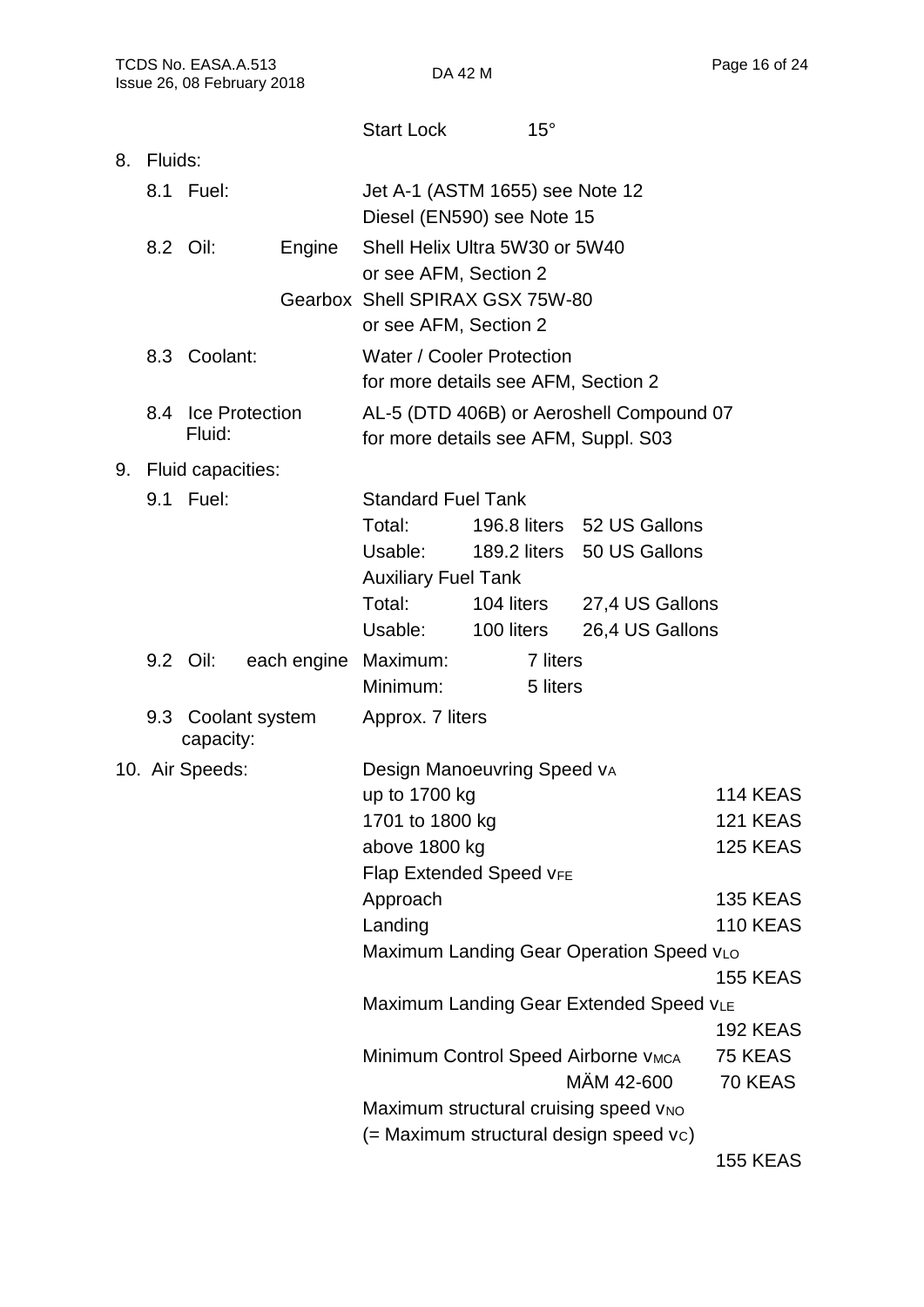| TCDS No. EASA.A.513<br>Issue 26, 08 February 2018 |                                    | DA 42 M                                                          |                              | Page 17 of 24                               |  |  |
|---------------------------------------------------|------------------------------------|------------------------------------------------------------------|------------------------------|---------------------------------------------|--|--|
|                                                   |                                    | Never exceed speed VNE                                           |                              | <b>192 KEAS</b>                             |  |  |
|                                                   | 11. Maximum Operating<br>Altitude: | 5486 m (18 000 ft)                                               |                              |                                             |  |  |
|                                                   | 12. Allweather Operations          | Day/Night-VFR, IFR                                               |                              |                                             |  |  |
|                                                   | Capability:                        | Flights into known or forecast icing conditions<br>See Note 6, 7 |                              |                                             |  |  |
|                                                   | 13. Maximum Weights:               | See Note 16                                                      |                              |                                             |  |  |
|                                                   | Take-off                           |                                                                  |                              | 1900 kg (4189 lb)                           |  |  |
|                                                   |                                    | If MÄM 42-678 is installed                                       |                              | 1999 kg (4407 lb)                           |  |  |
|                                                   |                                    |                                                                  |                              | 1765 kg (3891 lb)                           |  |  |
|                                                   | Zero Fuel                          | If MÄM 42-659 is installed                                       |                              | 1835 kg (4045 lb)                           |  |  |
|                                                   |                                    |                                                                  |                              | 1805 kg (3979 lb)                           |  |  |
|                                                   | Landing                            | If MÄM 42-659 is installed                                       |                              | 1999 kg (4407 lb)                           |  |  |
|                                                   | 14. Centre of Gravity              | <b>Forward limit</b>                                             |                              |                                             |  |  |
|                                                   | Range:                             | At 1450 kg                                                       |                              | 2.350 m behind Datum                        |  |  |
|                                                   |                                    | At 1468 kg                                                       |                              | 2.350 m behind Datum                        |  |  |
|                                                   |                                    | At 1900 kg                                                       |                              | 2.418 m behind Datum                        |  |  |
|                                                   |                                    | If MÄM 42-678 is installed                                       |                              |                                             |  |  |
|                                                   |                                    | At 1999 kg                                                       |                              | 2.434 m behind Datum                        |  |  |
|                                                   |                                    |                                                                  |                              | Varying linearly with mass in between       |  |  |
|                                                   |                                    | <b>Rear limit</b>                                                |                              |                                             |  |  |
|                                                   |                                    | At 1450 kg                                                       |                              | 2.454 m behind Datum                        |  |  |
|                                                   |                                    | At 1700 kg and above                                             |                              | 2.480 m behind Datum                        |  |  |
|                                                   |                                    | Varying linearly with mass in between                            |                              |                                             |  |  |
|                                                   |                                    | If OAM 42-199 is installed (see note 13):                        |                              |                                             |  |  |
|                                                   |                                    | For all weights                                                  |                              | 2.450 m behind Datum                        |  |  |
| 15. Datum:                                        |                                    | 2.196 m                                                          |                              | in front of leading edge of                 |  |  |
|                                                   |                                    |                                                                  |                              | stub-wing at the wing joint                 |  |  |
|                                                   | 16. Control surface                |                                                                  |                              |                                             |  |  |
|                                                   | deflections:                       |                                                                  |                              |                                             |  |  |
|                                                   | Aileron                            | trailing edge up<br>trailing edge down                           | $25^{\circ}$<br>$15^{\circ}$ | $\pm 2^{\circ}$<br>$+2^{\circ} - 0^{\circ}$ |  |  |
|                                                   | Elevator                           | railing edge up                                                  | $15.5^\circ$                 | $± 0.5^{\circ}$                             |  |  |
|                                                   |                                    | trailing edge down                                               | 13 <sup>o</sup>              | ± 1 <sup>o</sup>                            |  |  |
|                                                   | <b>Elevator Trim Tab</b>           | nose up at elevator neutral                                      | $28^{\circ}$                 | $± 5^{\circ}$                               |  |  |
|                                                   |                                    | nose down at elevator neutral                                    | $25^{\circ}$<br>$27^\circ$   | $± 5^{\circ}$<br>± 1 <sup>0</sup>           |  |  |
|                                                   | Rudder                             | left<br>right                                                    | 29°                          | ± 1 <sup>o</sup>                            |  |  |
|                                                   | <b>Rudder Trim Tab</b>             | trim RH at rudder neutral                                        | $45^{\circ}$                 | ± 3 <sup>o</sup>                            |  |  |
|                                                   |                                    | trim LH at rudder neutral                                        | 41°                          | ± 3 <sup>o</sup>                            |  |  |
|                                                   |                                    | with MAM 42-600 and MAM 42-885 installed:                        |                              |                                             |  |  |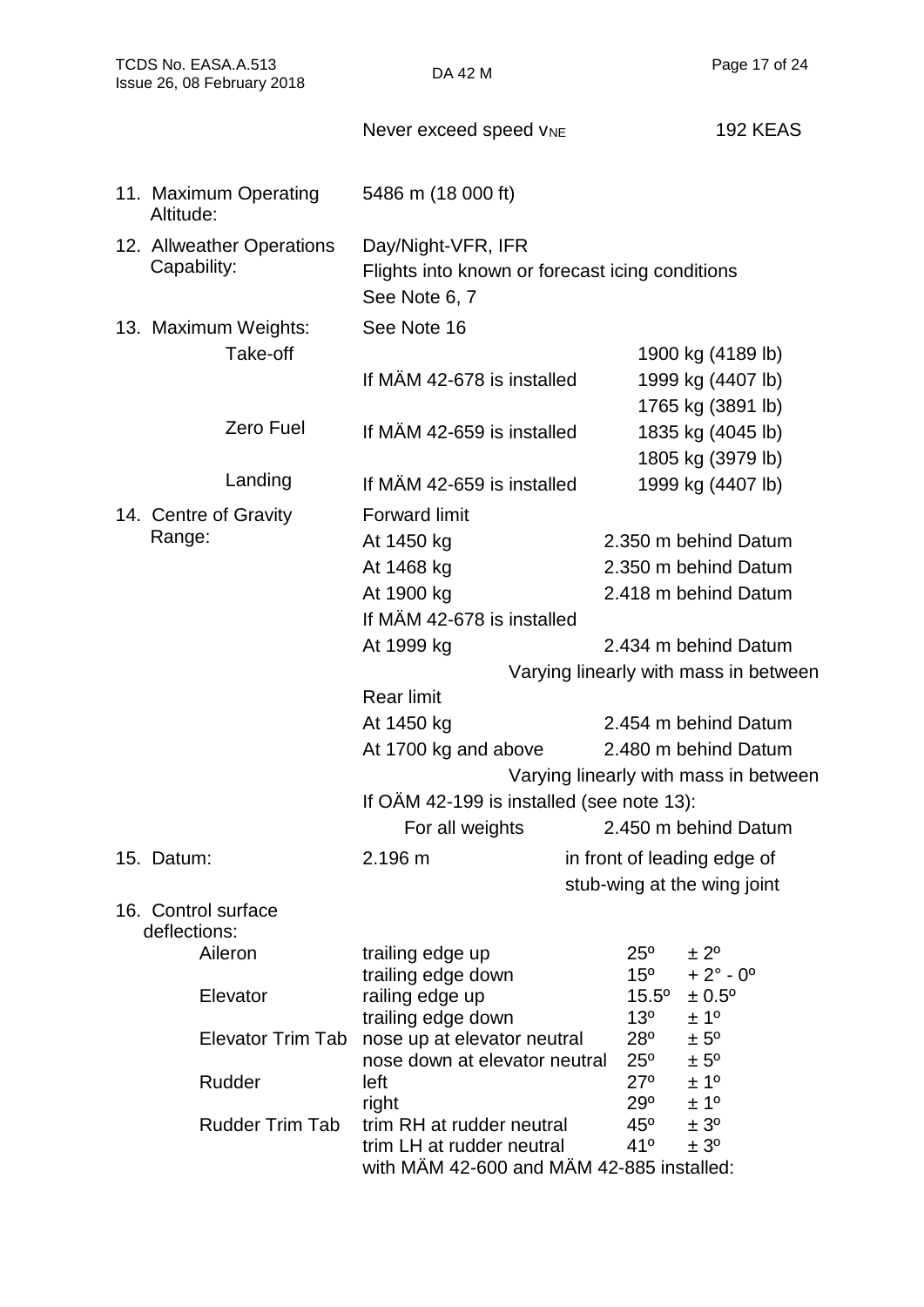| TCDS No. EASA.A.513<br>Issue 26, 08 February 2018 |                                                   | DA 42 M                                                                                                                                                |                                                                   | Page 18 of 24                                                                                             |  |
|---------------------------------------------------|---------------------------------------------------|--------------------------------------------------------------------------------------------------------------------------------------------------------|-------------------------------------------------------------------|-----------------------------------------------------------------------------------------------------------|--|
|                                                   | <b>Flaps</b>                                      | trim RH at rudder neutral<br>trim LH at rudder neutral<br>Cruise flap setting<br>Approach flap setting<br>Landing flap setting                         | $48^{\circ}$<br>36<br>$0^{\circ}$<br>$20^{\circ}$<br>$42^{\circ}$ | ± 3 <sup>o</sup><br>$± 5^{\circ}$<br>$+2^{\circ} - 0^{\circ}$<br>$+4^{\circ} - 2^{\circ}$<br>$+3^0 - 1^0$ |  |
|                                                   | 17. Levelling Means:                              | floor of front baggage compartment levelled                                                                                                            |                                                                   |                                                                                                           |  |
|                                                   | 18. Minimum Flight Crew:                          | 1 (Pilot)                                                                                                                                              |                                                                   |                                                                                                           |  |
|                                                   | 19. Maximum Passenger<br><b>Seating Capacity:</b> | 3                                                                                                                                                      |                                                                   |                                                                                                           |  |
|                                                   | 20. Baggage/Cargo<br>Compartments:                | Location<br><b>Front Baggage Compartment</b><br><b>Behind Rear Seats</b><br>Aft part of Baggage Extension<br>Whole aft Baggage Compartment<br>together |                                                                   | max. allowable Load<br>30 kg (66 lb)<br>45 kg (100 lb)<br>18 kg (40 lb)<br>45 kg (100 lbs)                |  |
|                                                   | 21. Wheels and Tyres:                             | Nose Wheel Tyre Size<br>Main Wheel Tyre Size                                                                                                           |                                                                   | $5.00 - 5$<br>15x6.0-6                                                                                    |  |
|                                                   | 22. (Reserved):                                   | N/A                                                                                                                                                    |                                                                   |                                                                                                           |  |

#### **B.IV. Operating and Service Instructions**

- 1. Flight Manual: Document No. 7.01.15 or 7.01.16 (MÄM 42-600 installed), including AFM Supplement M00
- 2. Technical Manual: Airplane Maintenance Manual (AMM) Document No. 7.02.15 (incl. Airworthiness Limitations) Service Information and Service Bulletins
- 3. Spare Parts Catalogue: Document No. 7.03.15
- 4. Instruments and aggregates: refer to AMM Doc. No. 7.02.15 Chapter 1

#### **B.V. Operational Suitability Data (OSD)**

The Operational Suitability Data elements listed below are approved by the European Aviation Safety Agency under the EASA Type Certificate EASA.A.005 as per Commission Regulation (EU) 748/2012 as amended by Commission Regulation (EU) No 69/2014.

1. Master Minimum Equipment List (MMEL) The MMEL is defined in the Document No: 7.11.01, Revision Original or later approved revisions.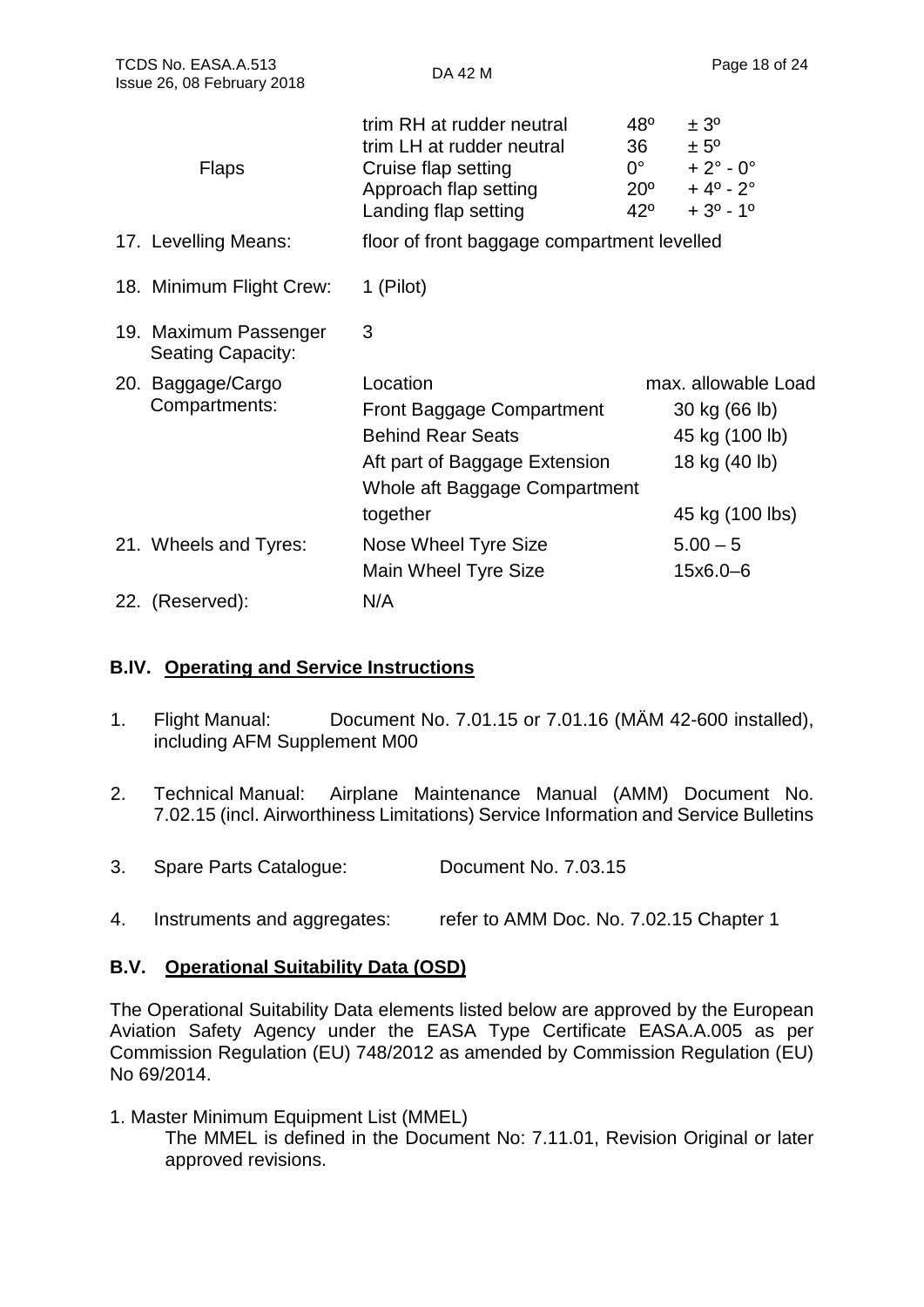#### **B.VI. Notes:**

- 1. This certification applies to serial numbers 42.339, 42.MN001 and subsequent for production at Diamond-Austria. 42.MNW001 and subsequent for production in Wuhu/China, see Note 18. DA 42 M may be converted to Model DA 42 M-NG by DAI approved SB OSB 42-081. Serial Number 42.009 may be converted to DA 42 M-NG by OÄM 42-296. Serial Number 42.N034 may be converted to DA 42 M-NG by OÄM 42-295.
- 2. Approved Noise Levels in accordance to the EASA data sheet for noise TCDSN A.513, Mission Configurations as listed in Note 7 are part of the TCDSN.
- 3. For approved software versions of Gamin G1000 Integrated Avionic System see DAI MSB 42NG-003, at latest issue. Garmin Software Pno. 010-00670-01 or later approved version is required.
- 4. Approved engine model for installation in the DA 42 M-NG: E4-B

with MÄM 42-600 installed : E4-C

The approved firmware and mapping is according to DAI MSB 42NG-002 at latest issue.

- 5. Propeller Equipment : Governor: P-877-16
- 6. Fights into known or forecast icing conditions is prohibited if provisions for additional mission equipment (Note 7) are installed.
- 7. The basic DA42 M-NG does not include provisions for specific mission purposes. The following optional major design changes for specific missions as a provision for installation of mission equipment are approved. Approved combinations are defined in the relevant design change.

#### OÄM 42-168 Belly Pod

The following additional Limitations apply:

- Flights into known or forecast icing conditions prohibited
- Maximum load in the belly pod: 80 kg
- Minimum flight mass: 1510 kg
- Minimum Crew for Mission Operations: 1 Pilot + 1 Operator
- AFM and AMM Supplement M01 must be furnished

#### OÄM 42-169 Universal Nose System

The following additional Limitations apply:

- Flights into known or forecast icing conditions prohibited
- Maximum load in Universal Nose: 65 kg
- Maximum load of Underfloor Pod: 20 kg
- Maximum load of Gimbal SAR Pod: 50 kg
- Maximum load of Belly Recce Pod: 150 kg
- Minimum flight mass: 1510 kg
- Minimum Crew for Mission Operations: 1 Pilot + 1 Operator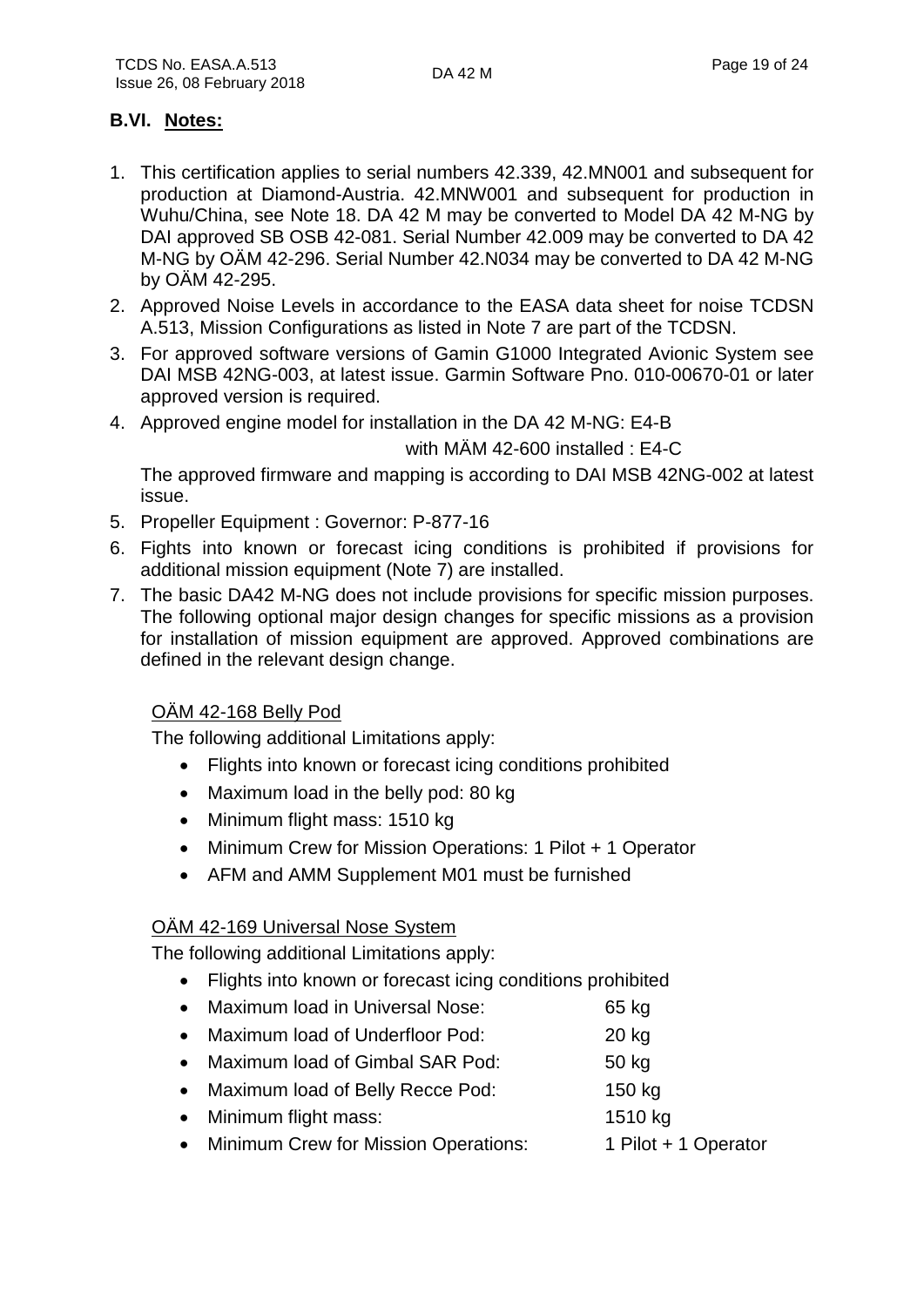- Most rearward flight CG: 2,45 m aft of Datum at 1510 kg
	- 2,47 m aft of Datum at 1700 kg and above
		- Linear variation in between
	- If the Belly Recce Pod without the Universal Nose is installed:
		- 2.454 m aft of Datum at 1450 kg
		- 2.480 m aft of Datum at 1700 kg and above
			- Linear variation in between

If OÄM 42-199 is installed (see note 13):

- for all weights 2,45 m aft of Datum
- AFM and AMM Supplement M30 must be furnished
- Maximum operating speed with Equipment installed 156 KIAS

### OÄM 42-170 Nose Pod

The following additional Limitations apply:

- Flights into known or forecast icing conditions prohibited
- Maximum load in Nose Pod: 85 kg
- The use load in the Nose Pod may lead to Trim Weight installations in the lower vertical tail
- Maximum load in rear equipment compartment: 93 kg
- Minimum flight mass: 1510 kg
- Minimum Crew for Mission Operations: 1 Pilot + 1 Operator
- Most rearward flight CG: 2,44 m aft of Datum at 1510 kg

2,46 m aft of Datum at 1700 kg and above

Linear variation in between

If OÄM 42-199 is installed (see note 13):

2,44 m aft of Datum at 1510 kg

2,45 m aft of Datum at 1605 kg and above

Linear variation in between

- AFM and AMM Supplement M60 must be furnished
- Maximum operating speed with Equipment installed 156 KIAS

#### OÄM 42-208 Nose Pod with standard baggage compartment

The following additional Limitations apply:

- Flights into known or forecast icing conditions prohibited
- Maximum load in Nose Pod: 85 kg
- The use load in the Nose Pod may lead to Trim Weight installations in the lower vertical tail
- Minimum flight mass: 1510 kg
- Minimum Crew for Mission Operations: 1 Pilot + 1 Operator
- Most rearward flight CG: 2,44 m aft of Datum at 1510 kg

2,46 m aft of Datum at 1700 kg and above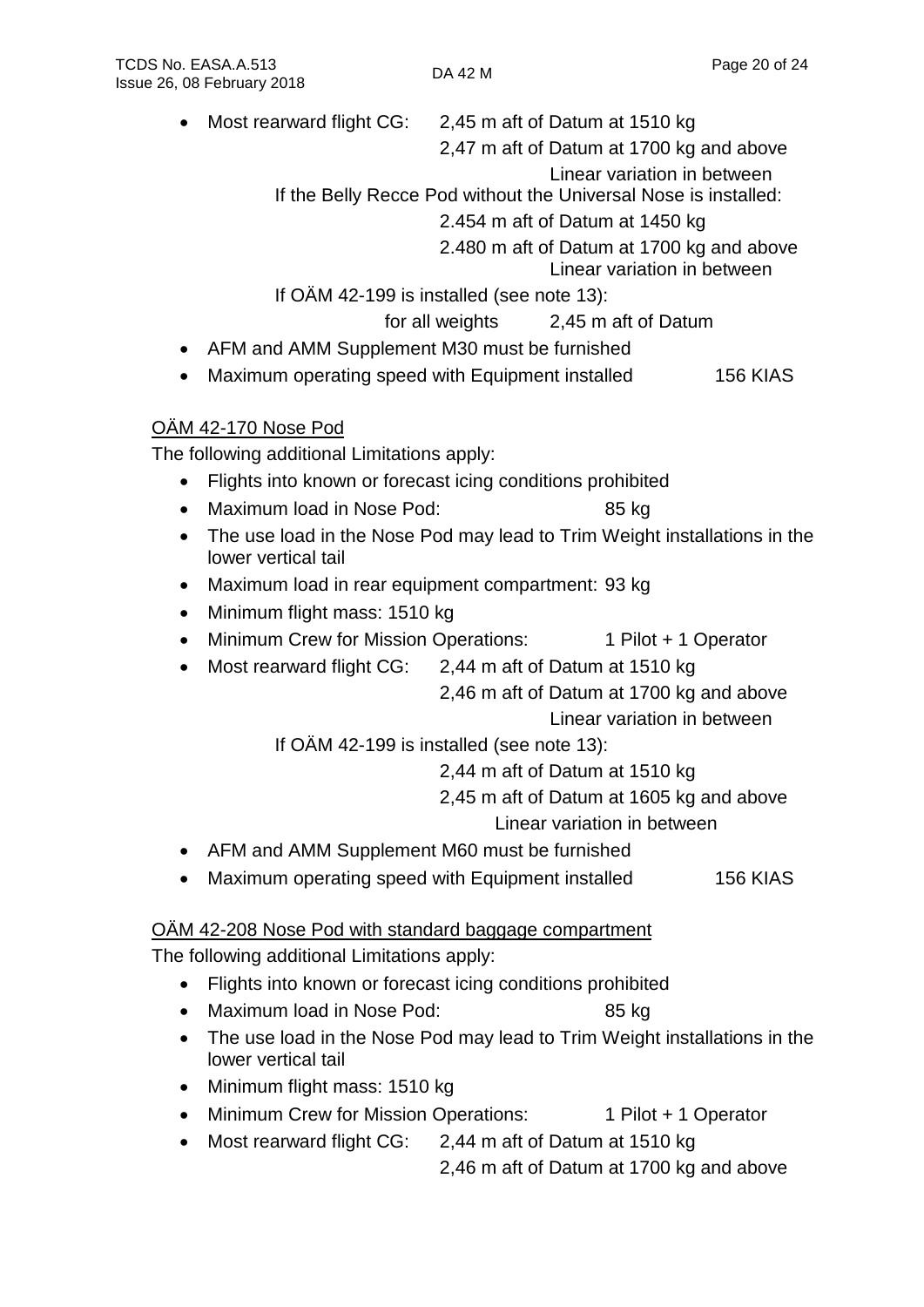Linear variation in between

If OÄM 42-199 is installed (see note 13):

2,44 m aft of Datum at 1510 kg

2,45 m aft of Datum at 1605 kg and above

Linear variation in between

- AFM and AMM Supplement M160 must be furnished
- Maximum operating speed with Equipment installed 156 KIAS

#### OÄM 42-250 Geostar

The following additional Limitations apply:

- Maximum load in Geostar Pod: 26 kg
- AFM and AMM Supplement M62 must be furnished

#### OÄM 42-255 Large Satellite Uplink

The following additional Limitations apply:

- Maximum load in Radome: 11 kg
- AFM Supplement M62 and AMM Supplement M20 must be furnished

#### OÄM 42-312 Terrastar

The following additional Limitations apply:

- Load load in Nose Boom: 2.7 +/-0,5 kg
- Load in Winglet Boom Front Equipment Pod: 1.6 +0.2/-0.4 kg
- Load in Winglet Boom Rear Equipment Pod: 70-80 % of payload in
- Operation with loaded booms only. • Maximum operating speed 156 KIAS
- Minimum flight mass: 1510 kg
- AFM Supplement M40 and AMM Supplement M40 must be furnished
- 8. The specific mission equipment and its installations are not part of the DA 42 M-NG certification. Installation must be approved using the relevant AMM Supplement and the qualification criteria of CRI F-08 "Equipment Qualification for mission equipment"
- 9. Additional Limitations to the Baggage Compartment payload may apply after installation of mission equipment, these are included in the relevant Flight Manual **Supplement**
- 10. Additional Limitations/Requirements for the Flight Crew/Operator or passenger may apply when the specific mission changes are installed. These Limitations are included in the relevant AFM Supplement.
- 11. Compliance to ICAO Requirements (Annex 8) has been demonstrated for the basic DA 42 M-NG and its approved provisions only. For the mission equipment itself and its installation, demonstration of compliance to ICAO Annex 8 must be part of
- 
- 
- Front Equipment Pod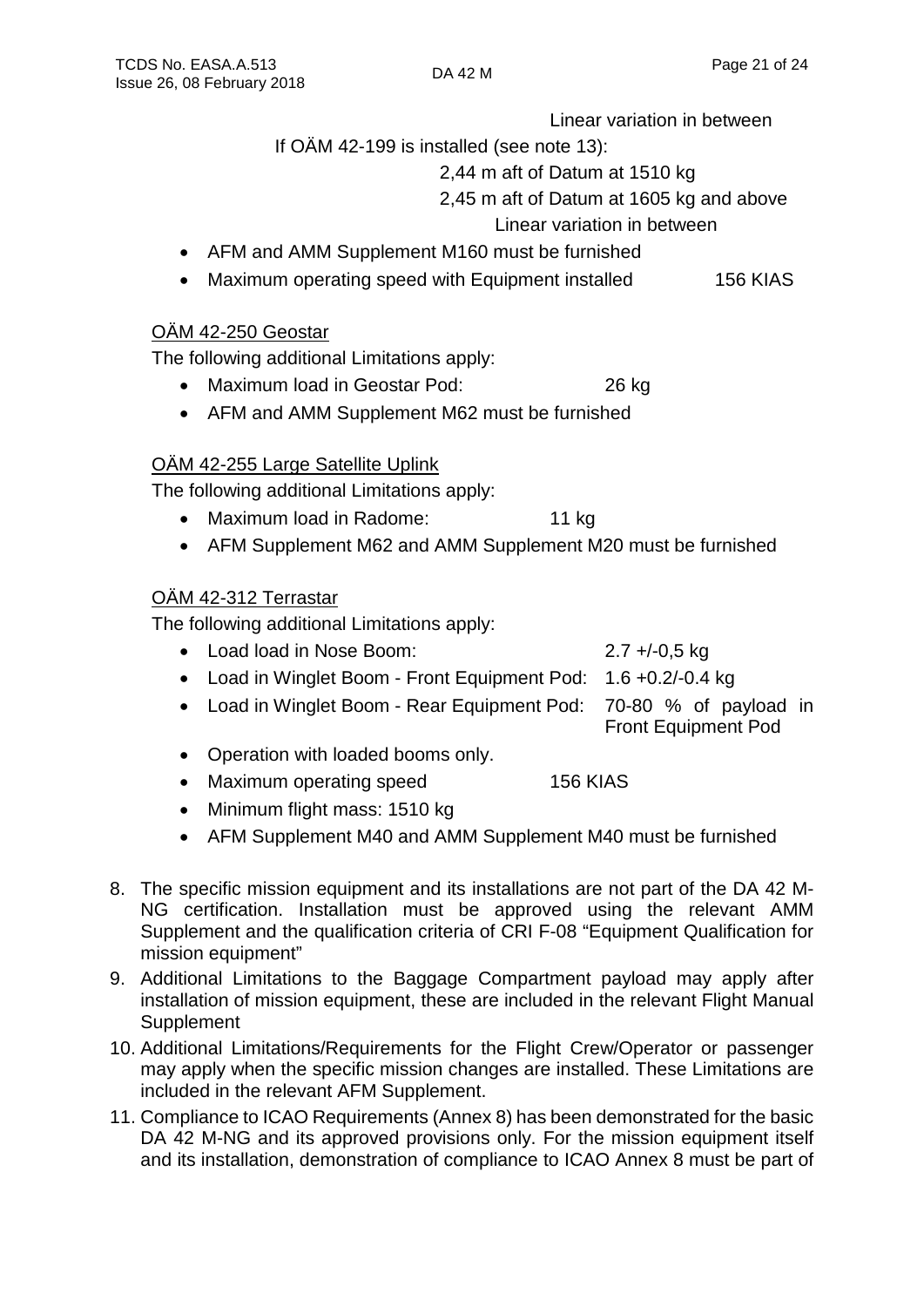the individual installation approval otherwise this airplane does not comply with ICAO requirements.

- 12. For additional approved Jet Fuel specifications see AFM Section 2.
- 13. The Variable Elevator Stop is removed with OÄM 42-199 installed.
- 14. Overweight Operations

When Design Change OÄM 42-221 "Overweight Operations" is installed and MÄM 42-678 is not installed, certain types of missions are approved for the following Overweight Operations.

AFM Supplement M100, MTOM 2001 kg, MZFM 1835 kg

AFM Supplement M101, MTOM 1995 kg, MZFM 1835 kg

These Operations are subject to specific limitations such as OAT (Outside Air Temperature), Structural Temperature, Pilot's Experience, Maneuver Limitations and only valid when Mission equipment as specified in Note 7 is installed. For details refer to AFM Supplement M100 or M101.

- 15. Operation with Diesel fuel is only approved, if OÄM 42-251 is installed.
- 16. The following Design Mass Configurations are approved:

| Design<br>Changes | Standard  | OÄM 42-221                      |                                 | <b>MÄM 42-</b><br>659 | <b>MÄM 42-</b><br>659 and | MÄM 42-659<br>and MÄM    |
|-------------------|-----------|---------------------------------|---------------------------------|-----------------------|---------------------------|--------------------------|
| installed         |           | <b>AFMS</b><br>M <sub>100</sub> | <b>AFMS</b><br>M <sub>101</sub> |                       | MÄM 42-<br>678            | 42-678 and<br>OÄM 42-260 |
| <b>MTOM</b>       | 1900 kg   | 2001 kg                         | 1995 kg                         | 1900 kg               | 1999 kg                   | 2001 kg                  |
|                   | (4189 lb) | (4411 lb)                       | (4398 lb)                       | (4189 lb)             | (4407 lb)                 | (4411 lb)                |
| <b>MZFM</b>       | 1765 kg   | 1835 kg                         | 1835 kg                         | 1835 kg               | 1835 kg                   | 1835 kg                  |
|                   | (3891 lb) | (4045 lb)                       | (4045 lb)                       | (4045 lb)             | (4045 lb)                 | (4045 lb)                |
| <b>MLM</b>        | 1805 kg   | 2001 kg                         | 1995 kg                         | 1900 kg               | 1999 kg                   | 1999 kg                  |
|                   | (3979 lb) | (4411 lb)                       | (4398 lb)                       | (4189 lb)             | (4407 lb)                 | (4407 lb)                |

MTOM – maximum take-off mass; MZFM – maximum zero fuel mass; MLM – maximum landing mass

The retrofit installation of the design changes is only approved per TC Holder Service Bulletins.

The Maximum Take Off Mass of 2001 kg (4411 lb) per OÄM 42-260 is intended only for cases were operationally more suitable to have an MTOM above 2000 kg. The forward Center of Gravity Limit at MTOM 2001 kg (4407 lb) is 2.434 m (95.83 in) aft of datum plane.

- 17. The installation of Propeller MTV-6-R-C-F/CF 190-69 is only approved by complete installation of design change MÄM 42-600 which includes a number of different modifications.
- 18. For serial number 42.MNW001 and subsequent produced in Wuhu/China under Chinese Production Certificate PC0030A, EASA is considered state of design. Pending a bilateral agreement between the People's Republic of China and the European Union (EU), this aircraft serial numbers are not eligible for registration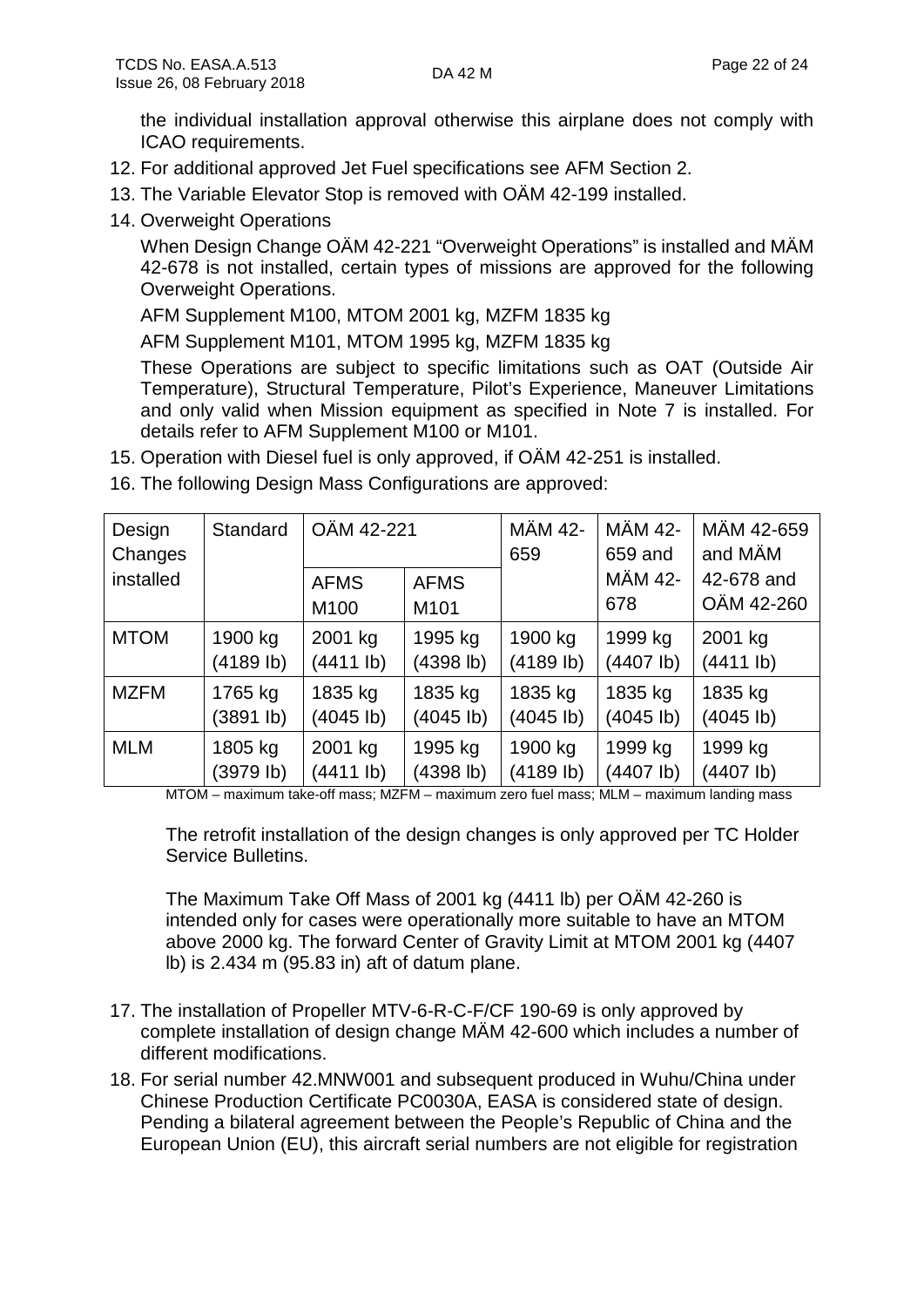in the EU. Spareparts with a Chinese Authorized Release Certificate are not eligible for EU registered aircraft.

## **ADMINISTRATIVE SECTION**

I. Acronyms

N/A

II. Type Certificate Holder Record

Diamond Aircraft Industries GmbH

N.A. Otto-Str. 5

A-2700 Wiener Neustadt

Austria

III. Change Record

| <b>Issue</b>    | <b>Date</b>   | <b>Changes</b>                                                 | TC Issue No. &<br>Date |
|-----------------|---------------|----------------------------------------------------------------|------------------------|
| <b>Issue 1</b>  | 14-Dec-2007   | Initial Issue                                                  | 14-Dec-2007            |
| Issue 2         | 02-Apr-2008   | OÄM 42-102 Autopilot Garmin GFC700                             |                        |
|                 |               | Page 6, Section 1, AIV AFM                                     |                        |
| Issue 3         | 23-May-2008   | OÄM 42-107 Universal Nose                                      | ÷,                     |
|                 |               | Page 7, Section 1, AV Note 7                                   |                        |
| Issue 4         | 06-Oct-2008   | OÄM 42-141 IFR with Mission Master activated                   | ä,                     |
|                 |               | P-EASA.A.C.10811                                               |                        |
|                 |               | Page 7, Section 1, AV Note 7                                   |                        |
| Issue 5         | 09-Jul-2009   | OÄM 42-175 Fuel TS-1; P-EASA.A.C.12574                         | L.                     |
|                 |               | V Note 6                                                       |                        |
| Issue 6         | 09-Oct-2009   | New Model DA 42 M-NG                                           | $\overline{a}$         |
|                 |               | VÄM 42-006; P-EASA.A.C.12413                                   |                        |
|                 |               | OÄM 42-168, Belly Pod, EASA.A.C.12412                          |                        |
|                 |               | OÄM 42-169, Universal Nose, EASA.A.C.12411                     |                        |
|                 |               | ÖÄM 42-107/c, Universal Nose 65kg, EASA 0010001150-001         |                        |
|                 |               | A.V. Note 7                                                    |                        |
|                 |               | Conformity status to ICAO Annex 8,                             |                        |
|                 |               | A.V. Note 10                                                   |                        |
| Issue 7         | 29-12-2009    | <b>Administrative Changes</b>                                  |                        |
|                 |               | Cover page Page Change Record has been removed no longer       |                        |
|                 |               | required                                                       |                        |
|                 |               | OÄM 42-170 Nose Pod; Project P-EASA.A.C.12410                  |                        |
|                 |               | B.V. Note 7 OÄM 42-170 added                                   |                        |
|                 |               | OÄM 42-108 Nose Pod; Project P-EASA.A.C.10129                  |                        |
|                 |               | A.V. Note 7 OÄM 42-108 added                                   |                        |
| Issue 8         | 13-Mar-2010   | B.V. Note 1 Conversion SB added                                |                        |
| Issue 9         | 16-Jul-2010   | OÄM 42-188 Increase of the maximum Zero Fuel Weight, EASA      | ä,                     |
|                 |               | Project Nr. 0010004589-001 including OÄM 42-195 maximum        |                        |
|                 |               | Landing mass 1785 kg                                           |                        |
|                 |               | AIII.13 weights changed                                        |                        |
|                 |               | AV. Note 11 added                                              |                        |
|                 |               | Format modified to standard EASA TCDS format.                  |                        |
| Issue 10        | 01-Mar-2011   | TS-1 fuels for model DA 42 M-NG, EASA Project Nr. 00100007250; |                        |
|                 |               | OÄM 42-208 Nose Pod with standard baggage compartment, EASA    |                        |
|                 |               | Project Nr. 0010009315;                                        |                        |
|                 |               | <b>Editorial Changes</b>                                       |                        |
| <b>Issue 11</b> | 26-April-2011 | Section B.V, Note 12:                                          | ä,                     |
|                 |               | Additional Fuel Grades added, EASA Project No. 0010010748-001  |                        |
| Issue 12        | 15-Sep-2011   | Section B.V, Note 6; Section B.V, Note 12: General Ref. to AFM |                        |
| Issue 13        | 06-Dec-2012   | <b>Editorial changes</b>                                       |                        |
|                 |               | CRI F-05 deleted in accordance to CRI A-01                     |                        |
| Issue 14        | 18-Dec-2012   | Section B:                                                     |                        |